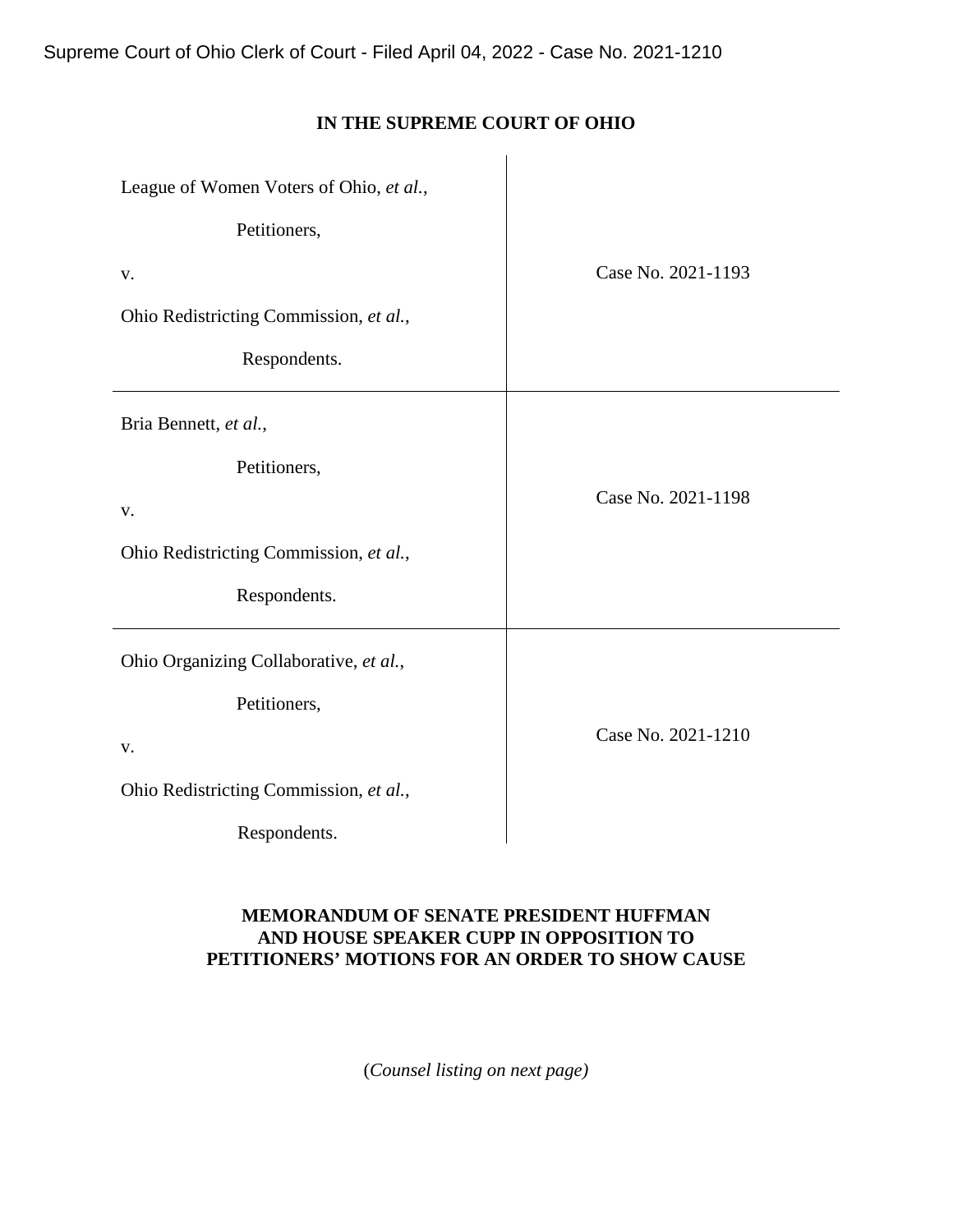Freda J. Levenson (0045916) Counsel of Record ACLU OF OHIO FOUNDATION, INC. 4506 Chester Avenue Cleveland, Ohio 44103 (614) 586-1972 x125 flevenson@acluohio.org

David J. Carey (0088787) ACLU OF OHIO FOUNDATION, INC. 1108 City Park Avenue, Suite 203 Columbus, Ohio 43206 (614) 586-1972 x2004 dcarey@acluohio.org

Alora Thomas (PHV 22010-2022) Julie A. Ebenstein (PHV 25423-2022) AMERICAN CIVIL LIBERTIES UNION 125 Broad Street New York, New York 10004 (212) 519-7866 athomas@aclu.org

Robert D. Fram (PHV 25414-2022) Donald Brown (PHV 25480-2022) David Denuyl (PHV 25452-2022) Joshua González (PHV 25424-2022) Juliana Goldrosen (PHV 25193-2022) COVINGTON & BURLING, LLP Salesforce Tower 415 Mission Street, Suite 5400 San Francisco, California 94105  $(415)$  591-6000 rfram@cov.com

Alexander Thomson (PHV 25462-2022) COVINGTON & BURLING, LLP One City Center 850 Tenth Street, NW Washington, District of Columbia 20001 (202) 662-5425 ajthomson@cov.com

Anupam Sharma (PHV 25418-2022) Yale Fu (PHV 25419-2022) COVINGTON & BURLING, LLP

Dave Yost Ohio Attorney General

W. Stuart Dornette (0002955) Beth A. Bryan (0082076) Philip D. Williamson (0097174) TAFT STETTINIUS & HOLLISTER LLP 425 Walnut St., Suite 1800 Cincinnati, Ohio 45202-3957 T: (513) 381-2838 [dornette@taftlaw.com](mailto:dornette@taftlaw.com) [bryan@taftlaw.com](mailto:bryan@taftlaw.com) [pwilliamson@taftlaw.com](mailto:pwilliamson@taftlaw.com)

Phillip J. Strach Thomas A. Farr John E. Branch, III Alyssa M. Riggins NELSON MULLINS RILEY & SCARBOROUGH, LLP 4140 Parklake Ave., Suite 200 Raleigh, North Carolina 27612 (919) 329-3812 phil.strach@nelsonmullins.com

Special Counsel to Attorney General Dave Yost

*Counsel for Respondents House Speaker Robert R. Cupp and Senate President Matt Huffman* 

Dave Yost Ohio Attorney General

David A. Lockshaw, Jr. (0082403) Terrence O'Donnell (0074213) Manuel D. Cardona (0098079) DICKINSON WRIGHT PLLC 180 East Broad Street, Suite 3400 Columbus, Ohio 43215 (614) 744-2570 (844) 670-6009 (Fax) dlockshaw@dickinson-wright.com todonnell@dickinson-wright.com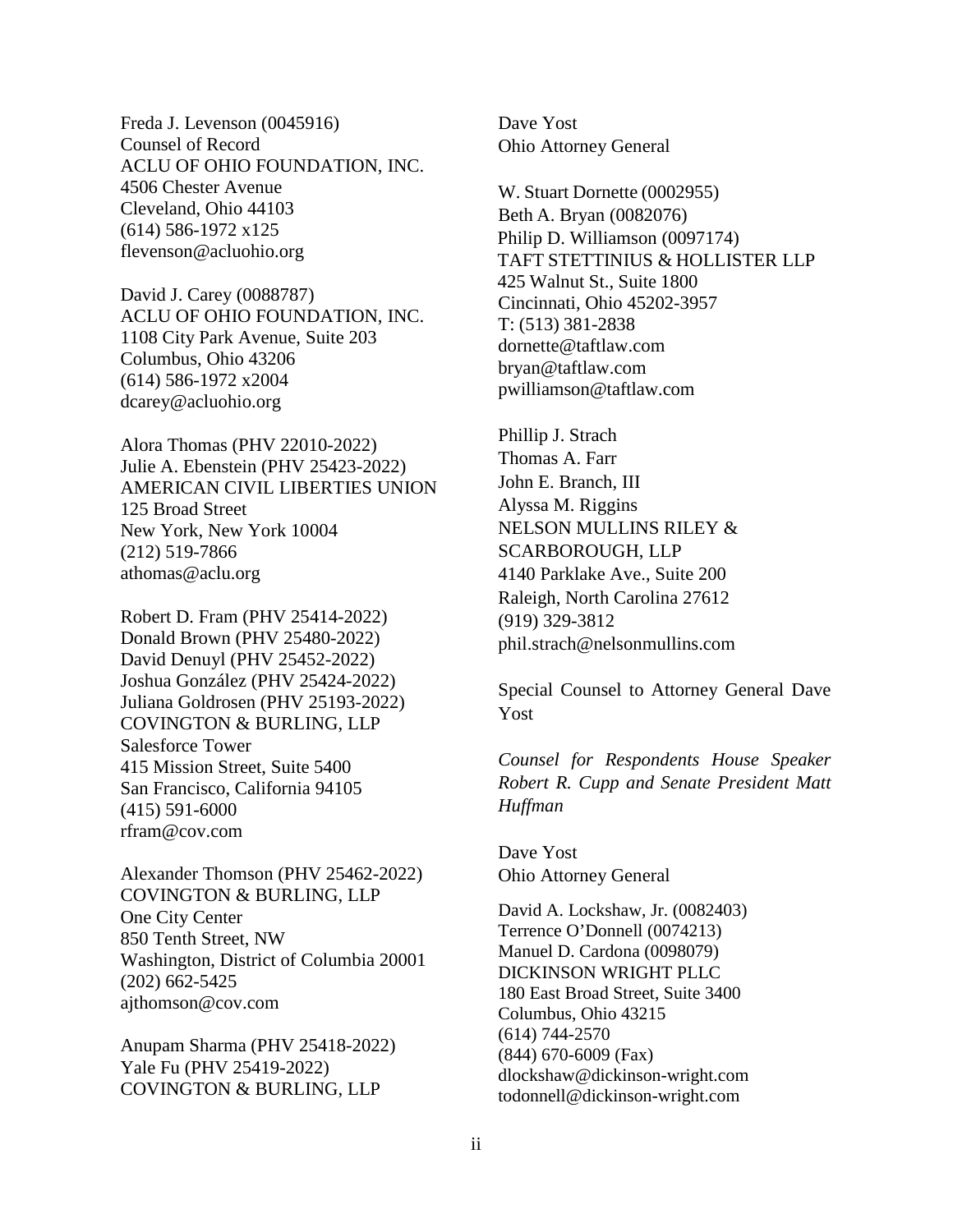3000 El Camino Real 5 Palo Alto Square, 10th Floor Palo Alto, California 94306 (650) 632-4700 asharma@cov.com

*Counsel for Relators League of Women Voters et al.*

Abha Khanna (PHV 2189-2021) Ben Stafford (PHV 25433-2021) ELIAS LAW GROUP 1700 Seventh Ave, Suite 2100 Seattle, WA 98101 T: (206) 656-0176 F: (206) 656-0180 [akhanna@elias.law](mailto:akhanna@elias.law)  [bstafford@elias.law](mailto:bstafford@elias.law)

Jyoti Jasrasaria (PHV 25401-2021) Spencer W. Klein (PHV 25432-2021) ELIAS LAW GROUP 10 G St NE, Suite 600 Washington, DC 20002 [abranch@elias.law](mailto:abranch@elias.law)  [jjasrasaria@elias.law](mailto:jjasrasaria@elias.law) [sklein@elias.law](mailto:sklein@elias.law) T: (202) 968-4490 F: (202) 968-4498

Donald J. McTigue\* (0022849) Counsel of Record Derek S. Clinger (0092075) MCTIGUE & COLOMBO LLC 545 East Town Street Columbus, OH 43215 T: (614) 263-7000 [dmctigue@electionlawgroup.com](mailto:dmctigue@electionlawgroup.com)  [dclinger@electionlawgroup.com](mailto:dclinger@electionlawgroup.com) 

#### *Counsel for Bennett Petitioners*

Peter M. Ellis (0070264) *Counsel of Record*  M. Patrick Yingling (PHV 10145-2021) REED SMITH LLP

mcardona@dickinson-wright.com

Special Counsel to Attorney General Dave Yost

Bridget C. Coontz (0072919) Counsel of Record Julie M. Pfiffer (0069762) Michael A. Walton (0092201) Assistant Attorneys General Michael J. Hendershot (0081842) Deputy Solicitor Constitutional Offices Section 30 E. Broad Street, 16th Floor Columbus, Ohio 43215 Tel: 614-466-2872 | Fax: 614-728-7592 Bridget.Coontz@OhioAGO.gov Julie.Pfeiffer@OhioAGO.gov Michael.Walton@OhioAGO.gov Michael.Hendershot@OhioAGO.gov

*Counsel for Respondents, Ohio Secretary of State LaRose, and Ohio Auditor Faber* 

Terrence O'Donnell (0074213) Manuel D. Cardona (0098079) DICKINSON WRIGHT PLLC 180 East Broad Street, Suite 3400 Columbus, Ohio 43215 (614) 744-2570 (844) 670-6009 (Fax) [dlockshaw@dickinson-wright.com](mailto:dlockshaw@dickinson-wright.com) [todonnell@dickinson-wright.com](mailto:todonnell@dickinson-wright.com) [mcardona@dickinson-wright.com](mailto:mcardona@dickinson-wright.com)

*Counsel for Respondent Ohio Secretary of State Frank LaRose*

Dave Yost Ohio Attorney General John W. Zeiger (0010707) Marion H. Little, Jr. (0042679) Christopher J. Hogan (0079829) ZEIGER, TIGGES & LITTLE LLP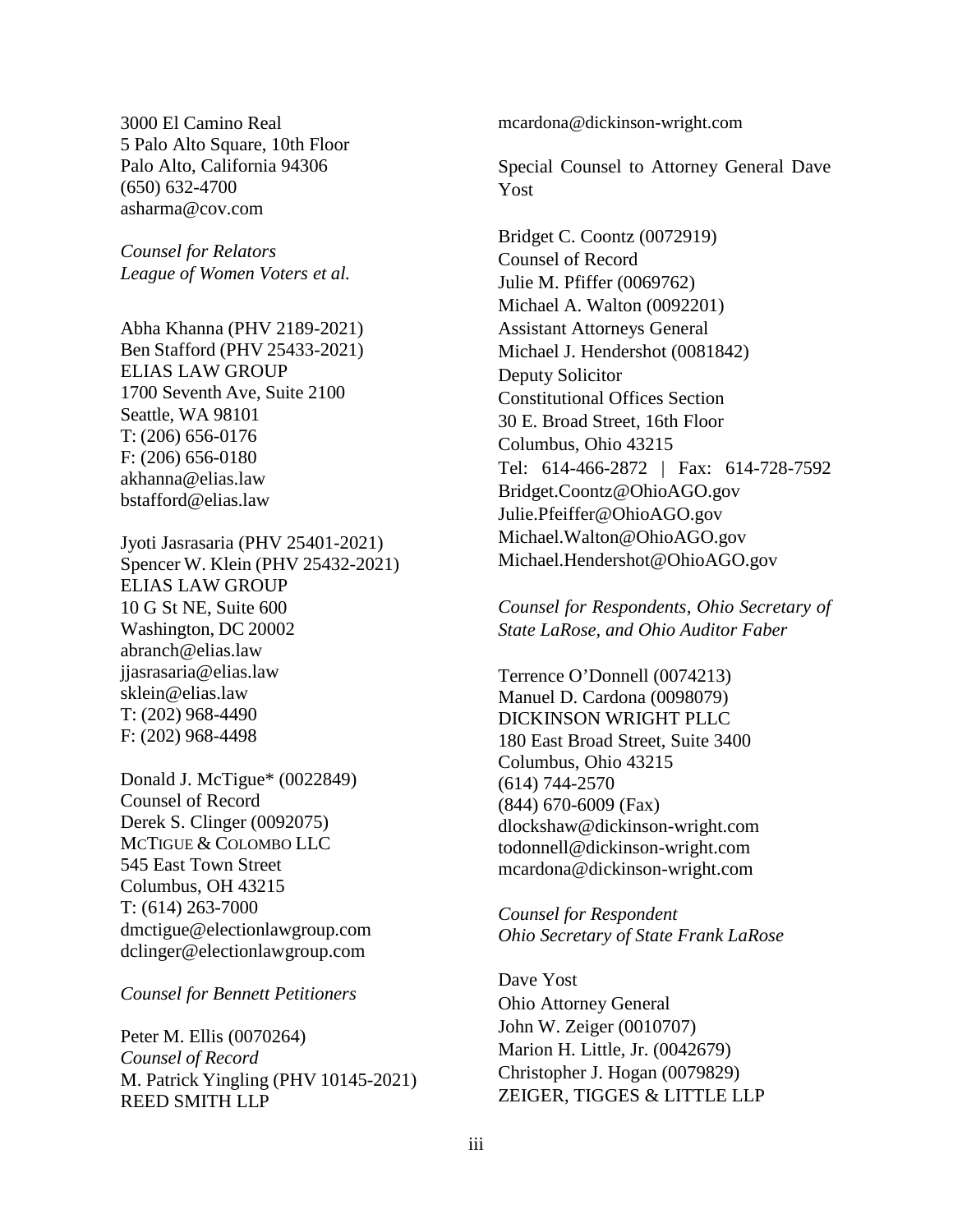10 South Wacker Drive, 40th Floor Chicago, IL 60606 Tel: (312) 207-1000 [pellis@reedsmith.com](mailto:pellis@reedsmith.com) [mpyingling@reedsmith.com](mailto:mpyingling@reedsmith.com) 

Alicia L. Bannon (PHV 25409-2022) Yurij Rudensky (PHV 25422-2022) Harry Isaiah Black (PHV 25544-2022) BRENNAN CENTER FOR JUSTICE AT NYU SCHOOL OF LAW 120 Broadway, Suite 1750 New York, NY 10271 Tel: (646) 292-8310 Fax: (212) 463-7308 [alicia.bannon@nyu.edu](mailto:alicia.bannon@nyu.edu)

Brian A. Sutherland (PHV 25406-2022) REED SMITH LLP 101 Second Street, Suite 1800 San Francisco, CA 94105 Tel: (415) 543-8700 Fax: (415) 391-8269 [bsutherland@reedsmith.com](mailto:bsutherland@reedsmith.com)

*Counsel for The Ohio Organizing Collaborative, et al.,* 

3500 Huntington Center 41 South High Street Columbus, Ohio 43215 (614) 365-9900 (Fax) (614) 365-7900 zeiger@litohio.com

*Counsel for Respondent Governor Mike DeWine* 

C. Benjamin Cooper (0093103) Charles H. Cooper Jr. (0037295) Chelsea C. Weaver (0096850) COOPER & ELLIOTT LLC 305 West Nationwide Boulevard Columbus, Ohio 43215 (614) 481-6000 benc@cooperelliott.com

*Special Counsel for Respondents Senator Vernon Sykes and House Minority Leader Allison Russo* 

Dave Yost Ohio Attorney General Erik J. Clark (0078732) Ashley Merino (0096853) ORGAN LAW LLP 1330 Dublin Road Columbus, Ohio 43215 (614) 481-0900 ejclark@organlegal.com amerino@organlegal.com

Special Counsel to Attorney General Dave Yost

*Counsel for Respondent The Ohio Redistricting Commission*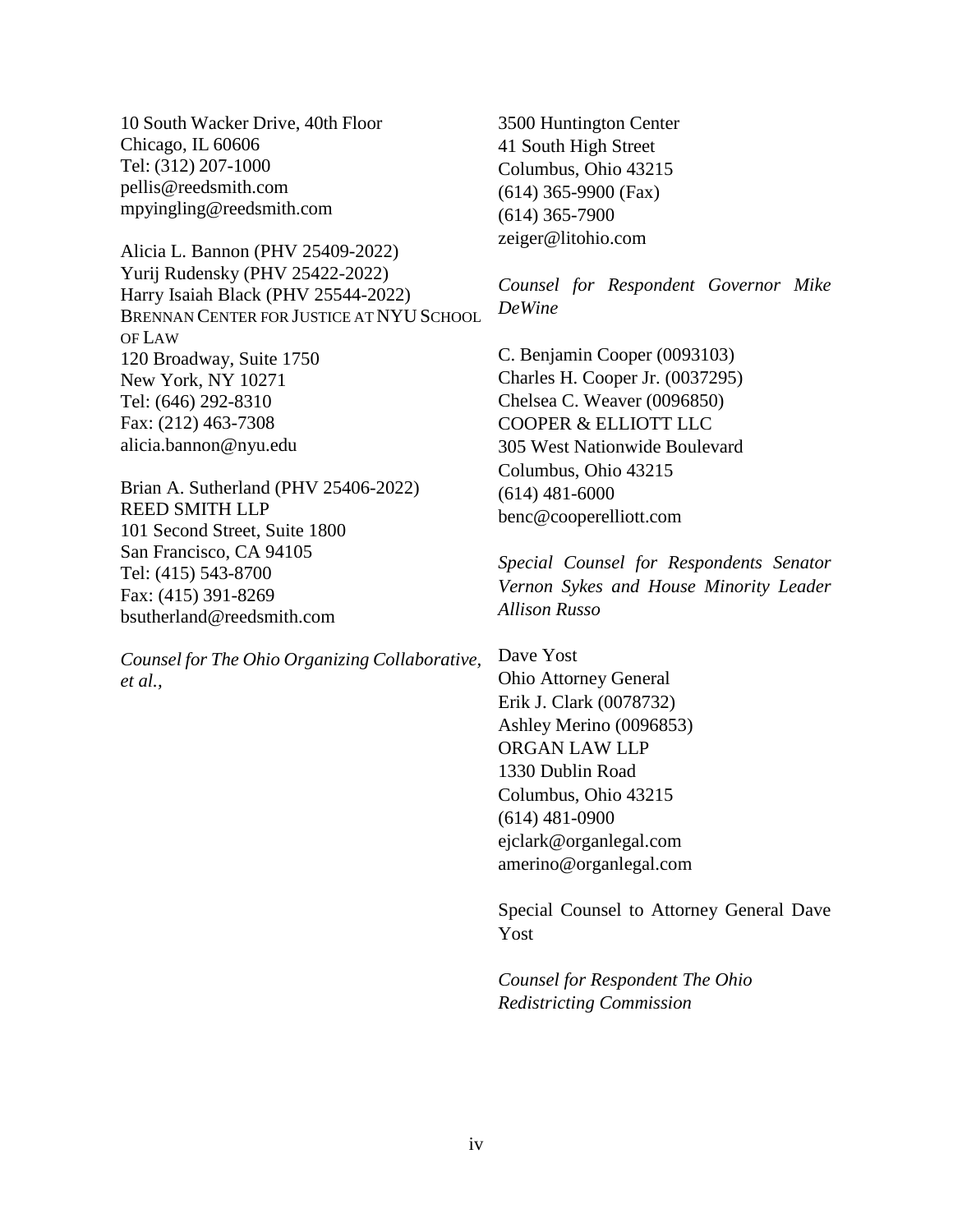# **TABLE OF CONTENTS**

| I. |                                                                                                                                            |
|----|--------------------------------------------------------------------------------------------------------------------------------------------|
| 1. | Holding the Commission or its individual members in contempt                                                                               |
| 2. | The Speaker and the President have not been ordered to do anything and have                                                                |
| 3. | Even if the Court could hold individual Commission members in contempt, the<br>evidence shows that the Commission and its members complied |
|    |                                                                                                                                            |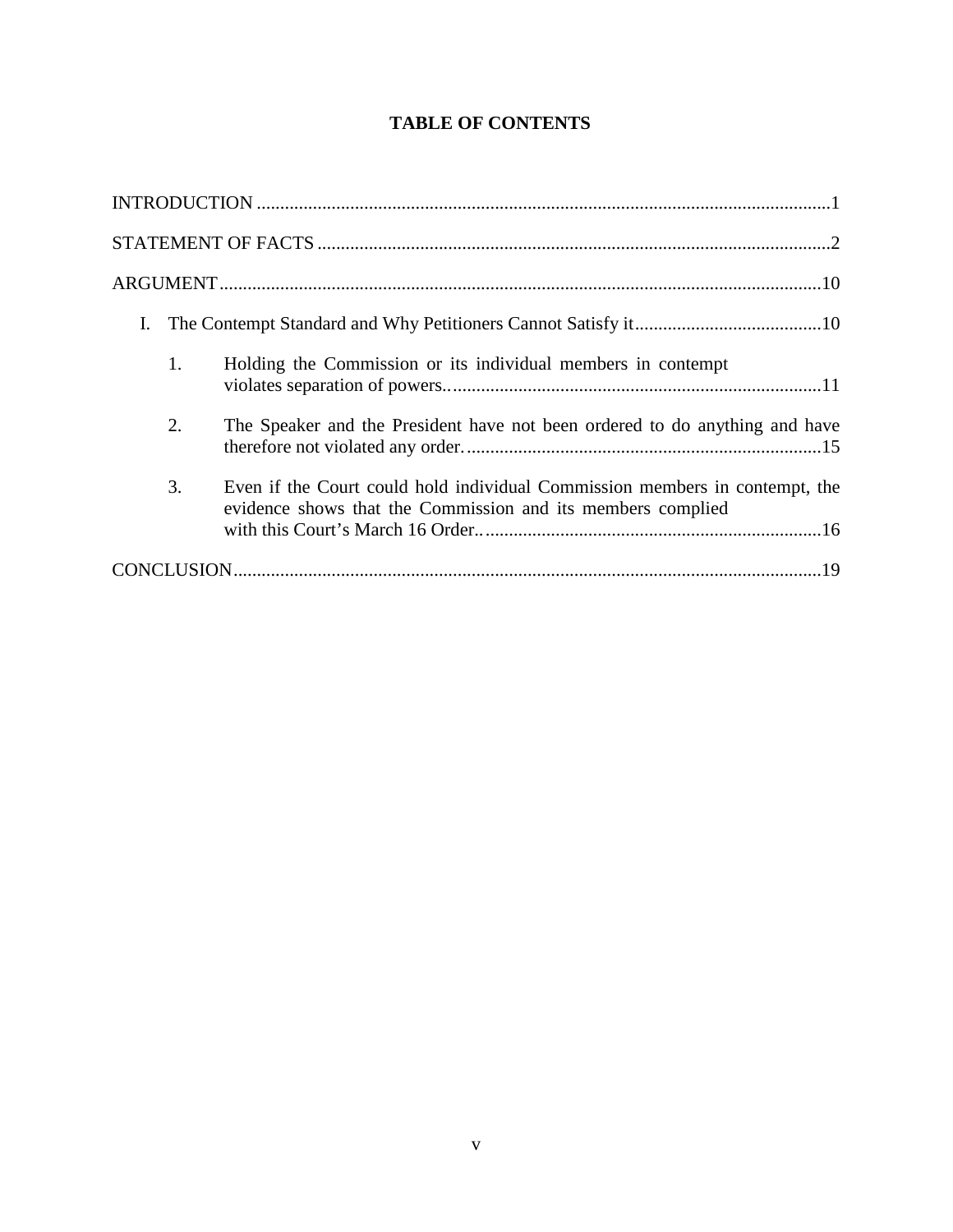## **INTRODUCTION**

House Speaker Cupp and Senate President Huffman hereby respond to the Motion to Show Cause of the League of Women Voters of Ohio Motion ("League Mot."), the Renewed Motion to Show Cause of Bria Bennett, et al. ("Bennett Renewal"), and the Joinder in Renewed Motion to Show Cause of the Ohio Organizing Collaborative ("OCC Joinder"). Petitioners' motions for an order to show cause are not warranted. The Commission carried out each task this Court directed it to do in its March 16 Order including:

- meeting daily;
- developing map-drawing and mediation processes;
- retaining independent mapdrawers to work around the clock in full public view; and
- passing a general assembly plan that complies with the Constitution and getting it filed with the Secretary of State by the Court-imposed midnight March 28 deadline.

Petitioners' real complaint is that, when it became clear hours before the deadline that the independent mapdrawers may not have completed maps in time, the Commission agreed to also work on a "failsafe" that would allow it to comply with the Constitution and this Court's order. Ultimately, the "failsafe" plan was the only one completed in time to comply with this Court's order and the Constitution. And it was the only one passed by the Commission.

The Republican Commission members did not "hijack" the process or "stop" working with the independent mapdrawers as Petitioners suggest. Rather those members offered numerous amendments and suggestions throughout the process. But the transcripts of the public meetings and video of the public workroom sessions along with the separately filed Affidavit of independent mapdrawer, Dr. Johnson, confirm that the Republicans' proposed changes and suggestions were neither considered nor implemented. Affidavit of Dr. Doug Johnson, April 3, 2022, ¶¶13-14; 20(b) ("Johnson Aff.").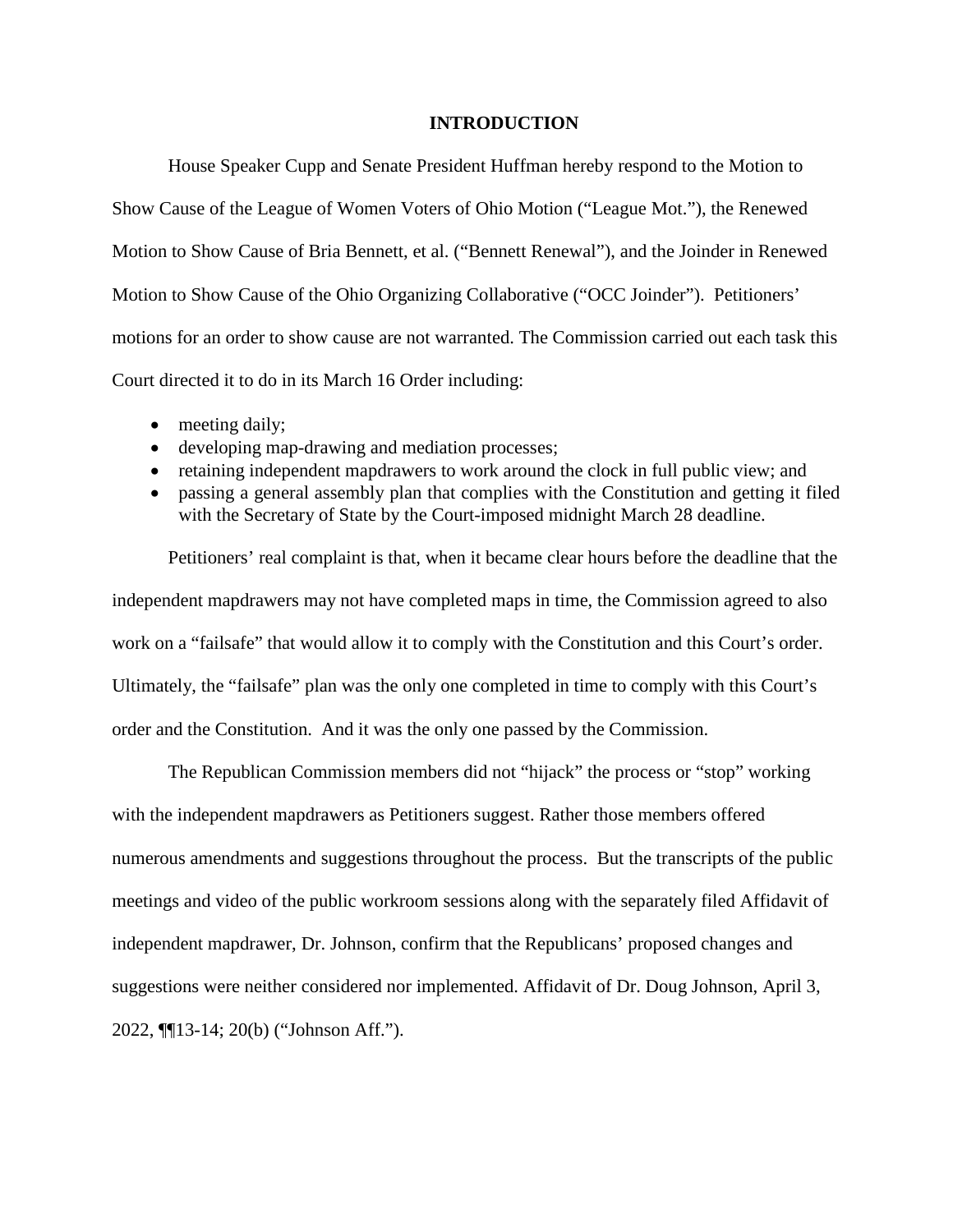It is undisputed that the independent mapdrawers ran out of time to draw a map "from scratch" that met the requirements of this Court's order and the Ohio Constitution. Only after that became clear did the Commission adopt the "failsafe" plan that complies with the Constitution. There is no contempt. Only a good faith effort to comply with this Court's orders.

## **STATEMENT OF FACTS**

As petitioners concede, in the days following its entry, the Commission worked in a bipartisan manner to comply with the process directives of the Court's March 16 Order—setting a schedule of frequent meetings, hiring independent mapdrawers (Drs. Michael McDonald and Doug Johnson, the first identified by Democratic members of the Commission, and the second by Republican members), and ensuring that all Commission members could participate in each step of drawing a new plan. (League Mot., 4.) Live-streaming their own meetings, the Commission also set up a workroom for the mapdrawers with 24-hour live-stream access through the Ohio Channel. [https://ohiochannel.org/collections/ohio-redistricting-commission.](https://ohiochannel.org/collections/ohio-redistricting-commission) They also agreed upon a mediator, provided by Sixth Circuit Chief Judge Sutton, to help resolve differences that arose. And the Commission adopted detailed ground rules for the mapdrawers rules that "directly sought to respond to the Court's Order." (League Mot., 4.) Then all Commission members and their staff set themselves to the task of getting "an entirely new General Assembly-district plan" drafted that the Commission could review, amend, adopt and file with the Secretary of State "no later than" midnight, March 28, 2022. March 16 Entry.

All parties agree that, as of the morning of March 28, they had made progress. With help from the mediator, they had agreed on a process to deal with double-bunking of incumbents. And the two mapdrawers were working to combine their individual efforts to produce a combined House map and Senate map for the Commission members to review, consider, make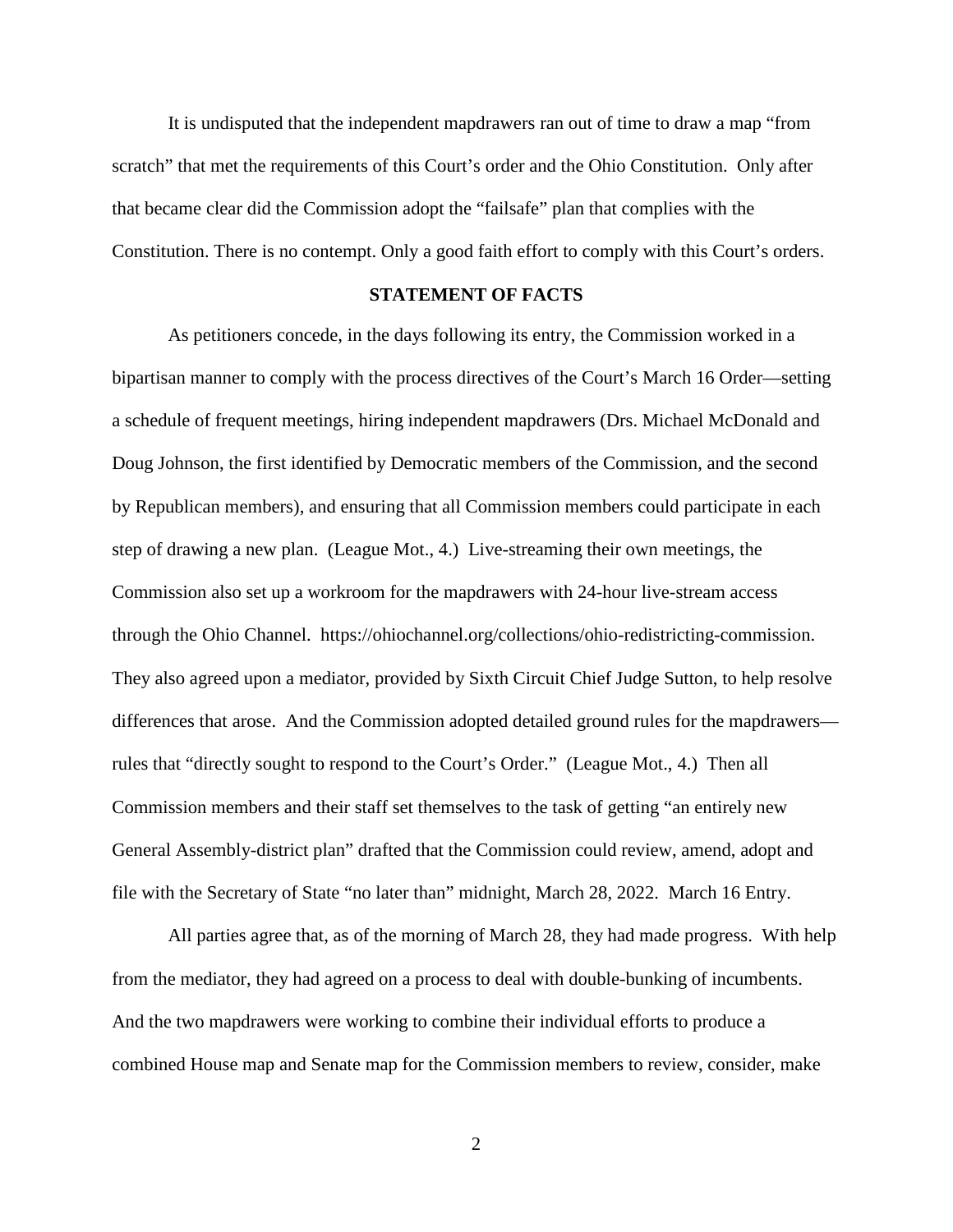suggestions and amendments to, and ultimately to vote on. As described by the mapdrawers appearing at the first of five Commission meetings on the final day, March 28 (10:58 am):

> Dr. Douglas Johnson [00:01:31] … The big question in our mind is a process question for the day. Obviously, a big goal today is for you to really make this your map by giving us your questions, your suggestions and requests and directions. And so wanted to, I think a good thing that could come out of this meeting would be a decision on that process, if that's possible.

(Tr. p 170 (emphasis added)).<sup>1</sup> [A](#page-7-0)s the morning meeting ended, the mapdrawers agreed to

distribute versions of their maps to the Commission members at 2:00 pm, and the Commission

would reconvene with thoughts and comments on the maps at 3:00 pm. (Tr. pp 172–73).

Through no fault of anyone, that schedule slipped. The mapdrawers kept working on the

House map addressing incumbent residences, improper jurisdictional splits, compactness and

other issues as the afternoon wore on. A version 3 of the House map was uploaded at 2:36 pm,

and then another, version 4, at 3:26 pm. There was still no Senate map. At 4:24 pm the

Commission reconvened and the mapdrawers reported:

Dr. Doug Johnson [00:00:10] Co-chairs and members of the commission. We have an update for you, obviously. So we have been working through the challenges of the pairings first with the House and doing some geographic cleanup of county splits and compactness and things like that as much as we can, as we as we make those changes. *At this point we have gone through, I* 

Because the independent mapmaker who were working in the Workroom participated in parts 1, 2 and 4 of the March 28 meetings, those meetings were also recorded in the livestream of the Workroom, which reflected the time of each meeting. Those times are also included on pages 169 (part1 meeting), 175 (part 2 meeting), and 192 (part 3 meeting) of the Transcript.

<span id="page-7-0"></span><sup>&</sup>lt;sup>1</sup> References to "Tr." refer to the transcripts of the meetings of the Commission that are available from its website, https://redistricting.ohio.gov/meetings. The attached Exhibit A is a collection of those meetings, for March 19, 21, 22, 23, 24, 25, 26, 27, and 28 (5 parts), in chronological order with page numbers added.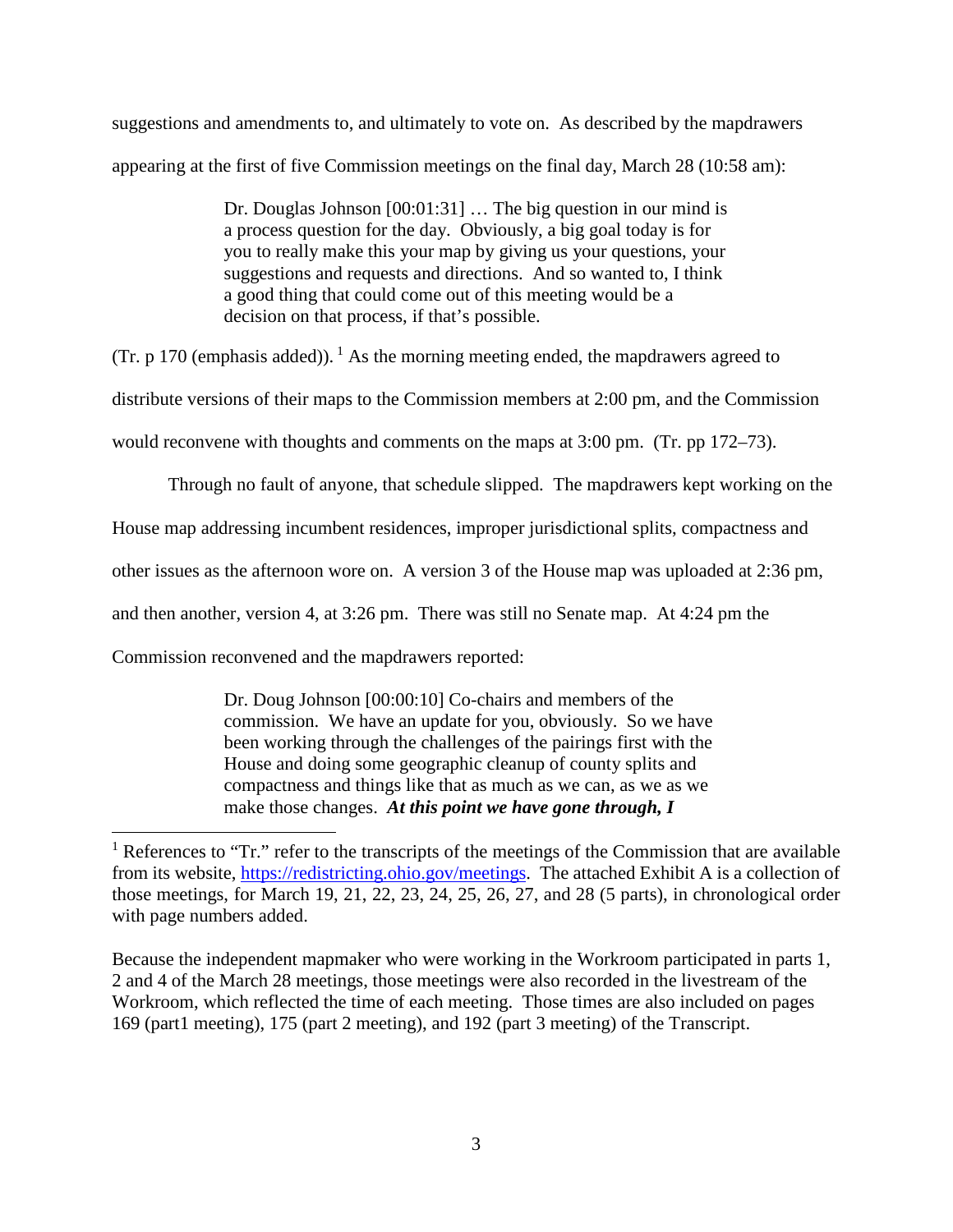*believe, the entire state, except for the seven counties in the Northeast and made all of the House side improvements that we believe we can make in terms of avoiding pairings.* And we have the proposal that everyone has for how to handle the seven counties that we've been looking through that and seeing what we're what we think works and doesn't work for us in that proposal. We've not yet implemented that. But but we're close (inaudible). And so we have not yet tackled the Senate issues to the degree possible. We've tried to keep those in mind as we work on the house, but *we have not done any in-depth Senate work yet*.

Dr. Michael McDonald [00:01:27] And I would just add that this has been a good exercise, not just for resolving incumbent bearings, but this has forced us to take another look at the map. And as we are resolving these incumbency pairings, I would say my impression is is that the overall character of the map is that is now splitting fewer counties, fewer local jurisdictions and is more compact. And its character

Dr. Doug Johnson [00:01:57] In to Sen. Huffman's point the other day, and I believe others are made it that Ohio has the most, some of the most complicated geographic challenges, certainly the most strict geographic rules and also the most complicated Senate rules for how this process is handled. So we are getting through this as fast as we can, but it is a slow process.

(Tr. p. 175 (emphasis added)). And at that point, Dr. McDonald had to leave at 5:00 pm to fly

home to teach class the next day. (Tr. p 178).

Faced with the looming deadline and still facing difficulties in northeast Ohio's seven counties, Democratic consultant Chris Glassburn gave the independent map drawers a "seven counties' map he had previously drawn," including a configuration for "Mahoning County." (Johnson Aff.  $\P$  1[2](#page-8-0), 14.) Because use of that map violated the agreed upon Commission rules,<sup>2</sup> the mapdrawers agreed to use that "seven counties map" "on the condition that it would be run

<span id="page-8-0"></span> $2$  Rule 4 provides: "The Independent map drawers shall produce an entirely new general assembly district plan that has not been previously submitted…The independent map drawers **shall not include or consider** any general assembly plan proposals or **work product produced prior to Wednesday, March 23, 2022** when drafting the entirely new general assembly district plan." (League Mot., 5 (emphasis added).)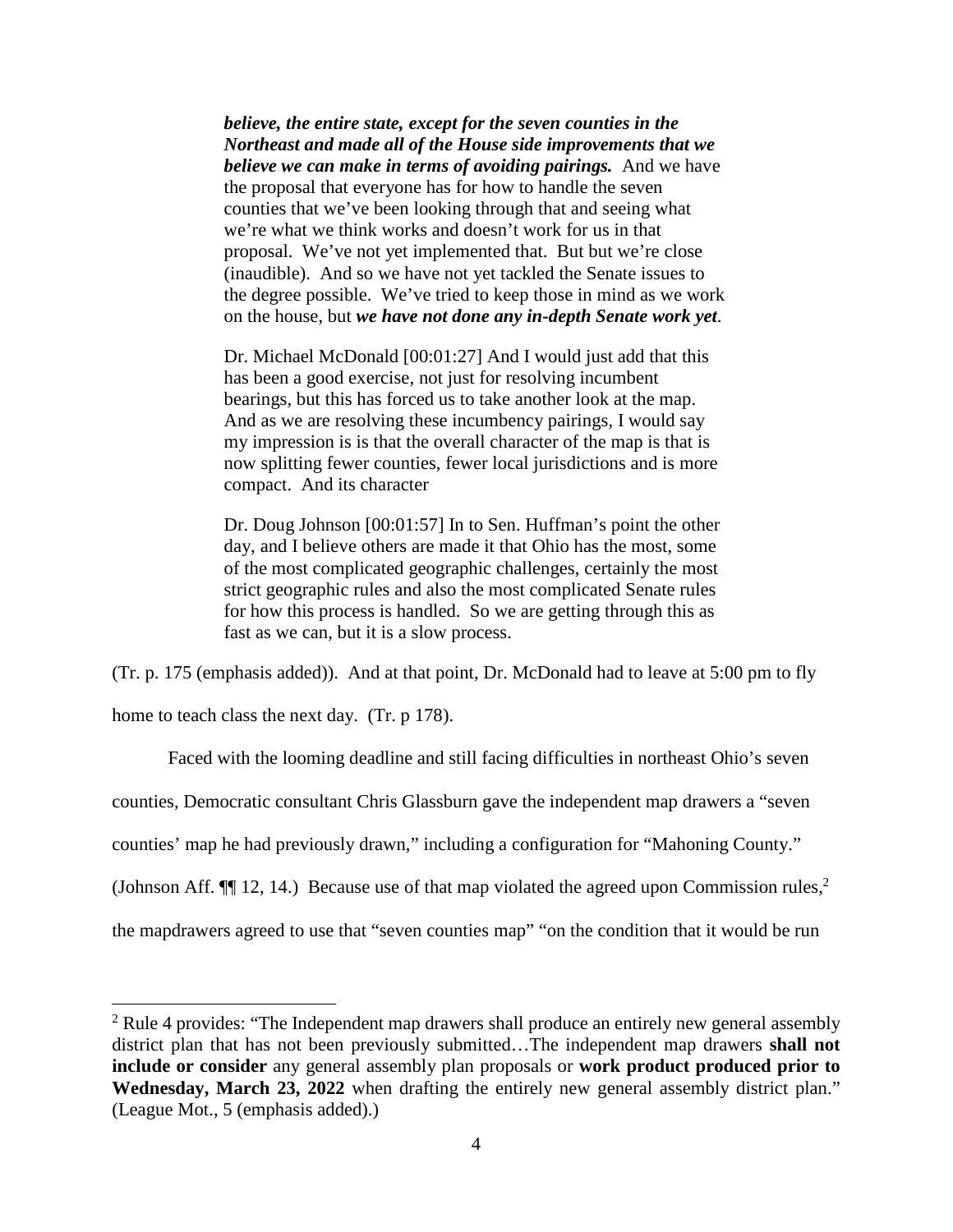past the commission members' staff or the Commission." (*Id*., ¶ 14). No Republican Commission member or staff approved the mapdrawers' use of that "seven counties map." (*Id*., ¶ 12). To the contrary, Republican Commission staff specifically objected to the "configuration of the districts in Mahoning County." (*Id.*) But the mapdrawers "ran out of time" and used the "seven counties map" anyway because without it they "would never have come close to finishing a map in time for the midnight deadline." (*Id.*, ¶¶ 12; 14; 15.)

With 7 hours to go until this Court's deadline, and still no final House map to review and no Senate map even started, the Commission was running out of time. They faced the practical reality that the mapdrawers would not finish maps in time for the Commission to review it yet alone time to propose and implement any changes, adopt a plan, and then have the necessary documents created, assembled and delivered to the Secretary of State by midnight. Senate President Huffman and Co-Chair Sykes both (correctly) believed it would take at least an hour to prepare the secretary of state filing after a plan was agreed upon. (Tr. pp 185–86, 200).

With that tight timeframe, President Huffman suggested a little after 5:00 pm that the Commission needed a "failsafe" to have something that could be filed by midnight, if the mapdrawers ran out of time. The Commission voted 5-2 to approve President Huffman's motion that the staff begin the work—at the Commission's direction—of modifying the prior plan. (Tr. p 191). The Commission adjourned, set to reconvene at 9:00 pm. It was nearing 6:00 pm.

At 7:20 pm, a fifth version of the House map was uploaded onto the website. About a half hour later, Dr. Johnson told a Senate staffer that he was "just getting started" on the Senate map and that he was "a little freaked out" because the House map took 7.5 hours of work that day. ((March 28 video, 3:00 pm to 11:00 pm, at 4:48-4:48:09).

At 9:23 pm, the Commission reconvened. Dr. Johnson reported his progress: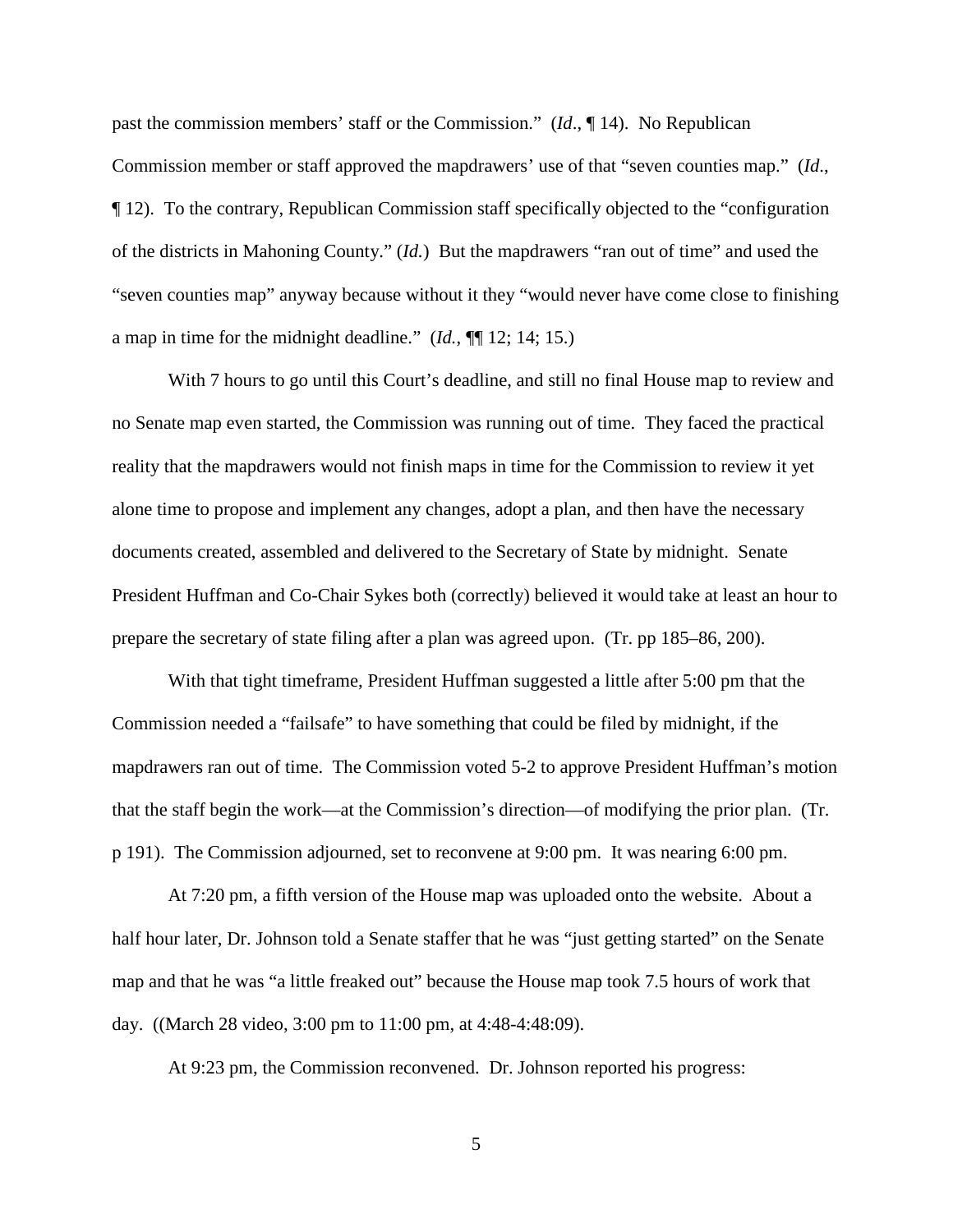Dr. Doug Johnson [00:00:22] So co-chairs members of the commission, as you've hopefully seen throughout an hour, I guess about two hours ago now we did finish a full house map and distributed that and have moved on to the Senate map. As you know, the Senate rules are extremely complex, so we have taken a first pass kind of hit the expected roadblocks. *And just about 20 minutes ago, we hit the expected roadblocks and jump back to the House plan to try to clear those roadblocks so that a Senate map can be drawn that will work. We do not yet have a Senate map*, put together a full Senate map to show you. But we are making progress as fast as humanly possible and effort to get this done this evening. *But so we do have a house map. It will need some changes***,** mostly in the northwest. …

(Tr. p 192 (emphasis added)). When asked about an Article XI, Section 3 violation in the most recent House map, splitting two jurisdictions within the same House district, Dr. Johnson pointed to reports he could run to "to look for all the city splits and city pairing that we can then go through … and catch things like what you describe and those reports in those reviews take time. … But yes, that is …one of the steps. And I'm not to that step yet." (Tr. p 193). Dr. Johnson ran out of time before the midnight deadline and never ran those reports. (Johnson Aff., ¶ 19).

As 10 pm neared, Co-Chair Senator Sykes recognized the reality the Commission faced:

Co-chair Senator Vernon Sykes [00:36:19] As I indicated in the timeline here, we have to have a set of information to the Secretary of State's Office before midnight tonight. It's going to take about an hour to prepare that and the amendments. … And I think if we go down the path of beginning to take a recess, beginning to take amendments, we're going to go well past what essentially is a 10 30 deadline.

(Tr. p. 200). Speaker Cupp noted that it was not feasible to expect Dr. Johnson to have a complete plan finished in time for proper evaluation to ensure it was constitutional—particularly in the Senate with its complex rules. (Tr. p 195). Thus, Speaker Cupp moved that the Commission adopt the map prepared by the staff following the vote that afternoon and designated this map as the 3/28 Cupp Plan. (Tr. p 195). That passed with 4 in favor, 3 against (the "Fourth Plan"). (Tr. pp 204–05).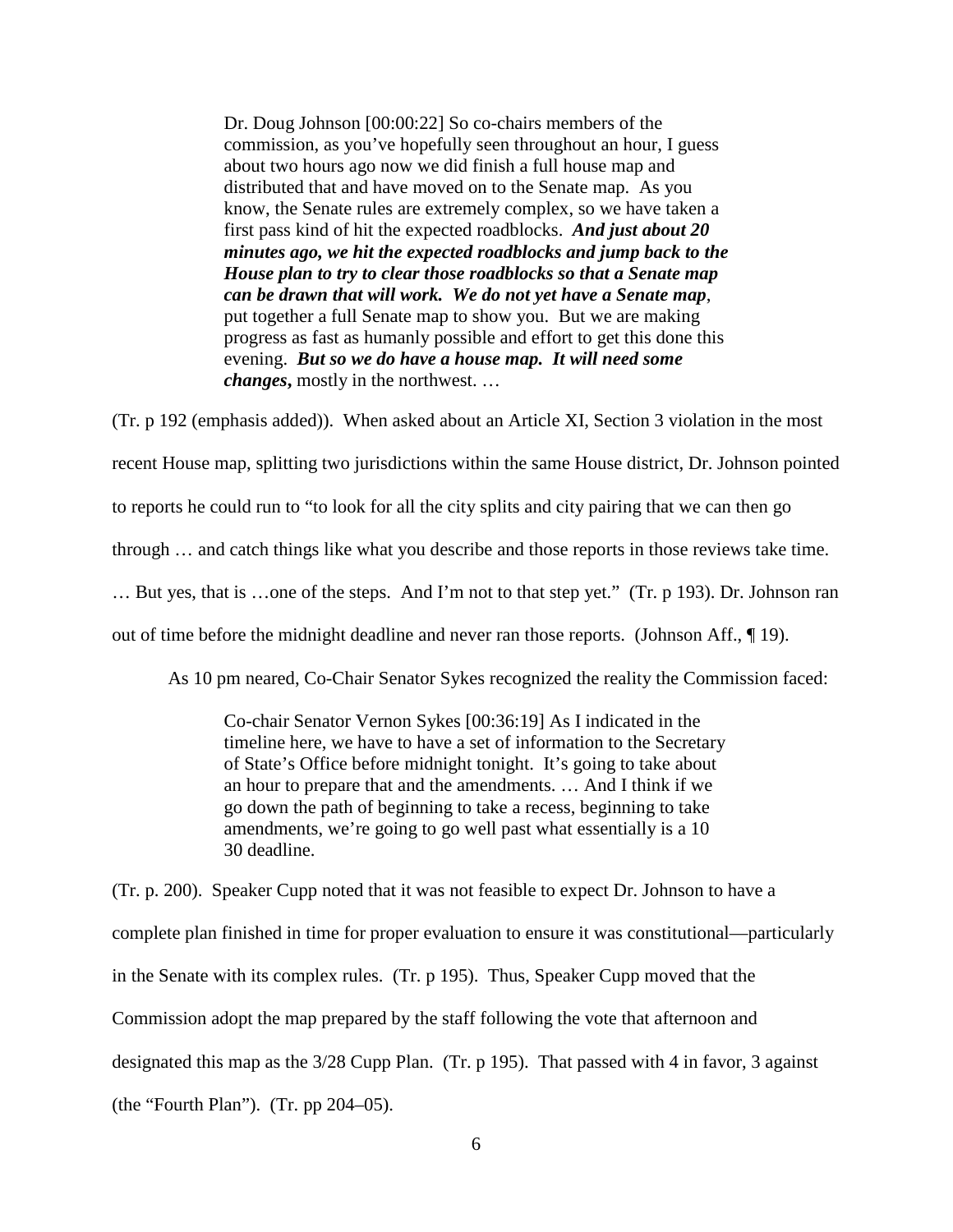Dr. Johnson and Mr. Glassburn, the Democratic consultant, continued drawing. Just before 10:00 pm, Dr. Johnson speculated that the **House map** was complete. ((March 28 video, 3:00 pm to 11:00 pm, at 6:57-6:58:20). Mr. Glassburn said he was sure there will be a mistake or two in the final product, but the question is how substantial they are. (*Id.* at 6:58-6:59:30). Then, shortly after 10 pm, Dr. Johnson spotted a non-contiguous portion of House District 98 that he had to go back and adjust. (*Id.* at 7:02:15-7:02:50). At around 10:25 pm Dr. Johnson stated that he had reached a finished product in terms of drawing, but had not completed a review of Section 5 compliance and Senator assignments. (*Id.* at 7:23-7:24).

At 10:46 pm, the first Senate map was uploaded to the Commission website. But the workroom video shows Dr. Johnson continuing to work on the verification of combining House districts and working through Senate district assignments. (3/28/22 11pm Recording at 1-1:25). That particular process stopped at about 11:15 pm, (*id.* at 14:08), but Mr. Glassburn continued to discuss matters with Democratic Commission staff member Randall Routt. Dr. Johnson commented that he told Dr. McDonald that they "addressed but didn't necessarily fix" the incumbent issues. (*Id.* at 20:05-20:30).

A little after 11:00 pm, the Commission reconvened to consider and adopt majority and minority statements under Section 8(C) of Article XI. Co-Chair Sykes moved that the Commission pass the plan purportedly "completed" by Dr. Johnson, allow more work to be done to the updated map if necessary, and that the Commission would not dissolve for four weeks to workon further improvements to the map.<sup>3</sup> (Tr. pp 206–07).

<span id="page-11-0"></span><sup>&</sup>lt;sup>3</sup> Petitioners suggest that Co-Chair Sykes' resolution was to "replace" the 3/28 Cupp Plan "by instead adopting the 'Independent Plan.'" (League Mot., 14). Not so. The resolution contained no request to "replace" anything and Co-Chair Speaker Cupp confirmed as much: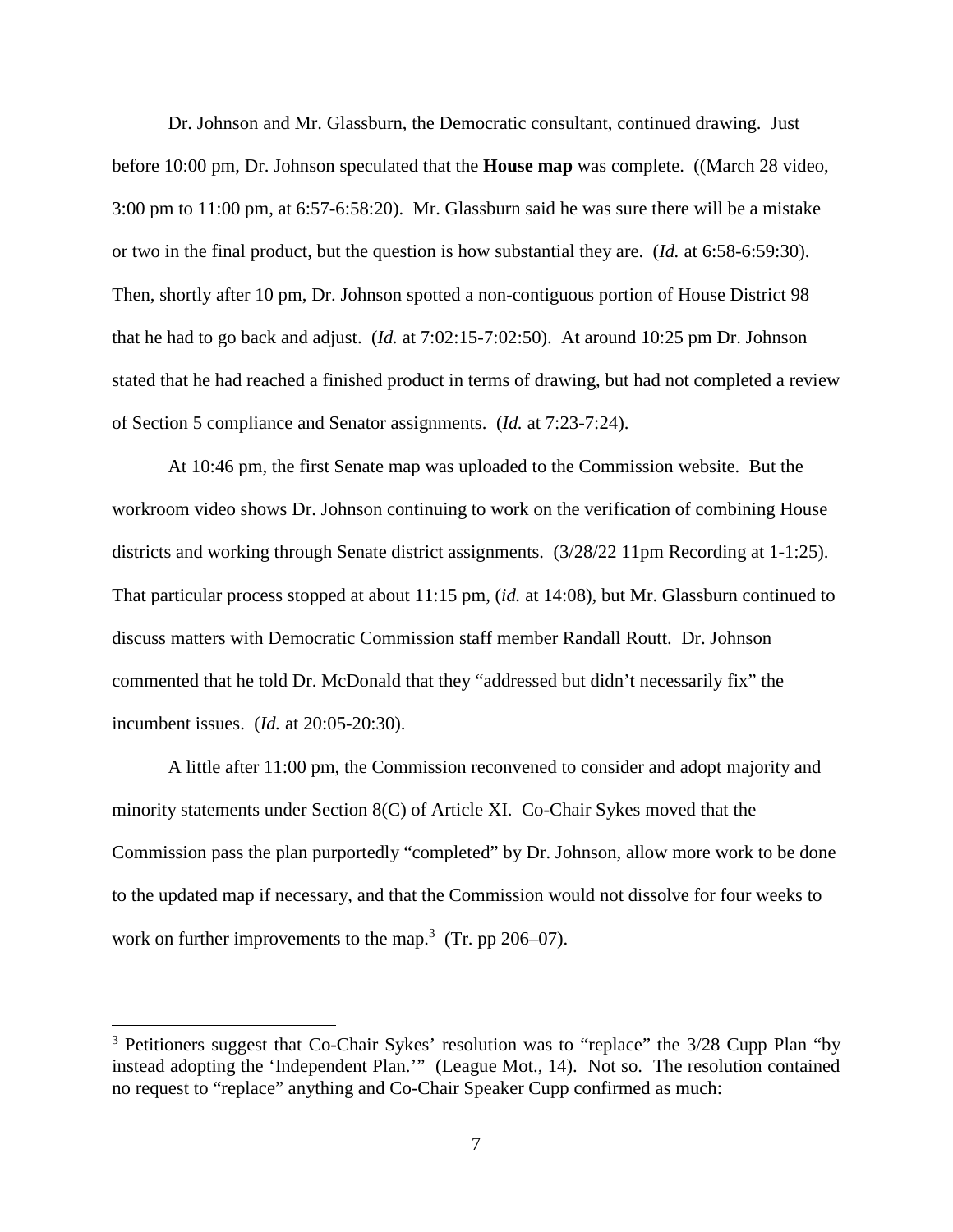#### **Unanswered questions; incomplete work.**

Petitioners represent that the plan Dr. Johnson was working on was "complete – before the Court's deadline." (League Mot., 13). But Co-Chair Sykes' motion with its specific inclusion of "allow[ing], if necessary, additional work to be conducted through an updated map" and keeping the Commission in place for four weeks to "work on further improvements to the map" confirmed that no one believed that the 10:46 uploaded plan was anything other than an incomplete plan. Leader Russo acknowledged the same: "My understanding is that the files, if they are not already completed, can be within the next 15 to 20 minutes." (Tr. p 201*.*) Which is to say, Democratic members of the Commission proposed adopting a map that was not complete and that Commission members had not seen, commented upon, amended, or in any way made their own. Instead, they were to continue to "update" or "make any improvements on" the map through April 24. The proposal would mean submitting a second map to the Secretary of State (and to this Court of course) that would not even be the map used for the upcoming elections. The proposal could not comply with the spirit or letter of this Court's order.

Throughout the final day, Auditor Faber had questioned the large numbers of splits of municipal corporations across the state, contrary to what he believed express provisions in Article IX required and contrary to what witnesses had frequently spoken about in public hearings before the Commission. (Tr. pp. 180-183). He was told that there was no time to address those issues. (Tr. p 194 (Dr. Johnson: "there's no way I'm going to be able to get to

**Co-chair Senator Vernon Sykes** [00:08:03] Yes.

(Tr. p 208).

**Co-chair Speaker Bob Cupp** [00:07:44] Mr. Co-chair, I'm not sure I understand what the motion is. Is it to also adopt this map and upload it to the secretary of State *in addition to the one we've already done* this evening? (emphasis added)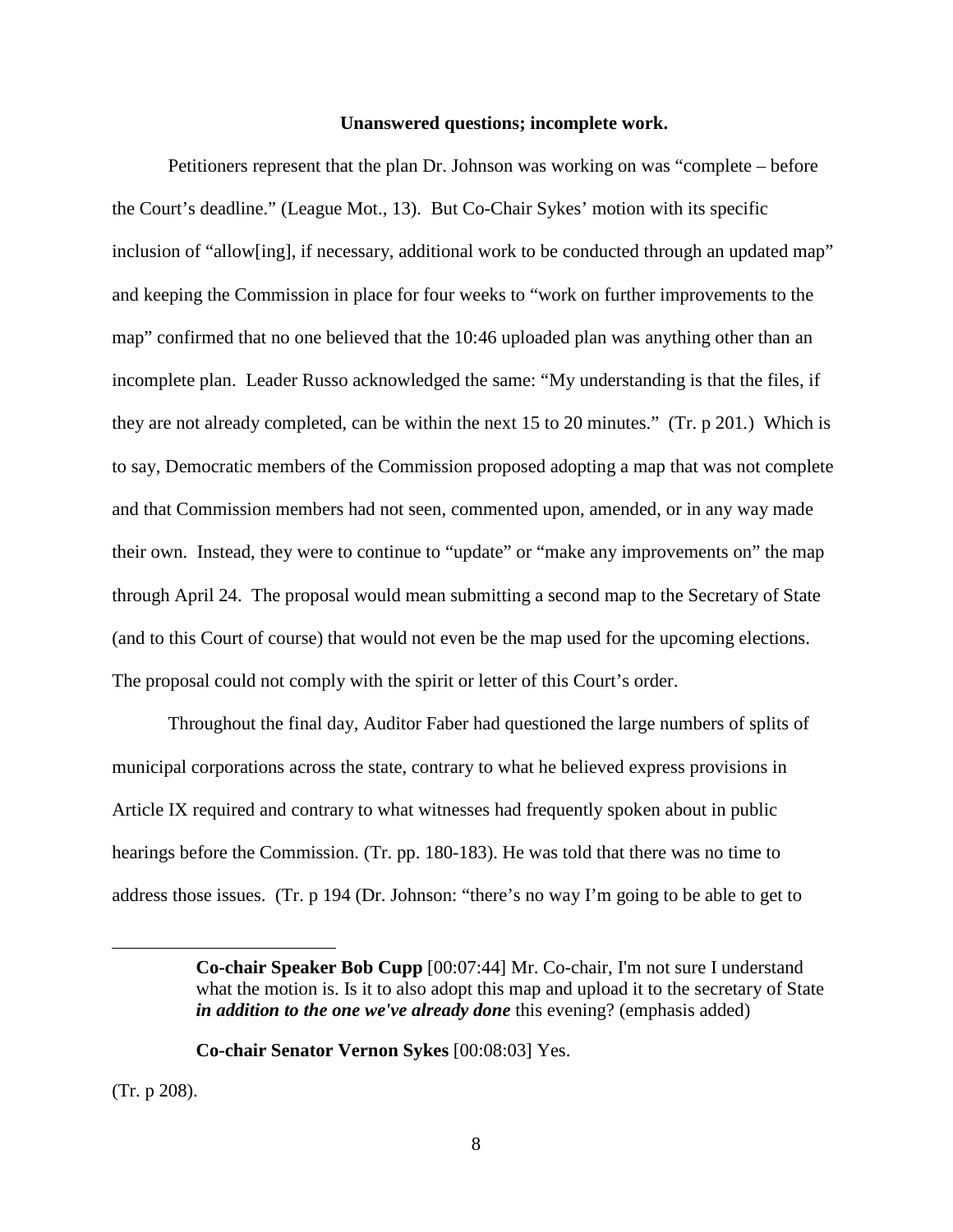those before midnight")). President Huffman, Co-Chair Cupp, and Governor DeWine questioned compactness issues in the incomplete plan. (Tr. pp 209–10). Governor DeWine noted that the goal of the constitutional amendment was specifically to create more compact district boundaries. (Tr. p 209). And, Auditor Faber was perplexed by the partisan approach reflected in what he was seeing: "I think it was impossible to do everything that the constitution demands and that the court asked in the time period that the court required us to do it. [The independent mapmakers] were doing what the court asked, which is why their questions started with the premise of eliminating republicans where republicans could be eliminated, and I think that's why the maps that we've seen took every effort to eradicate suburban Republican Representatives in Ohio." (Tr. p 210).

Dr. Johnson acknowledges that he and Dr. McDonald "did not have time to run and review the reports that would confirm" that they "followed all federal, state constitution and Ohio Supreme Court direction." (Johnson Aff., ¶19.) There was also no time for:

- a. Balancing the compactness and partisan symmetry requirements of Section 6 as directed by the Ohio Supreme Court;
- b. Addressing any of the Commission's requested revisions to the map (the change in Mahoning County and the Auditor's requested alternative map with redrawn House districts in Toledo and Cincinnati);
- c. Delivering the map for any substantive review by Commission staff, much less by the Commission members themselves, such as the review that led to Senator Huffman's note in the afternoon meeting that the House map at the time unconstitutionally split Cleveland Heights;
- d. Reviewing the maps to determine if there was a way to eliminate any relevant pairings among the three House districts and four Senate districts that contained pairings.

(Johnson Aff., ¶ 20.)

The "Johnson McDonald Independent 328 Final" plan was not fully uploaded to the

Commission website until 11:37 pm—after the Commission meeting had adjourned.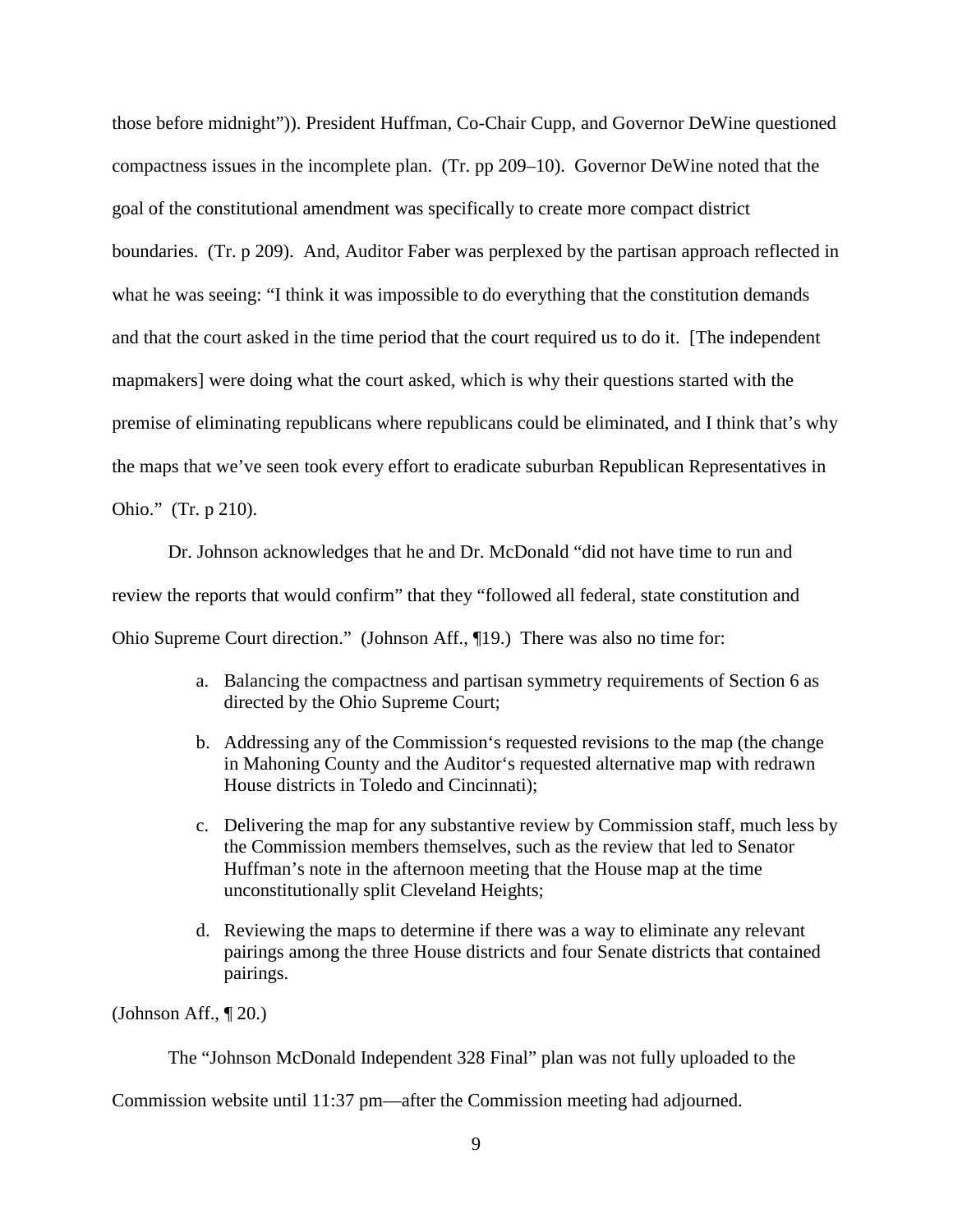<https://redistricting.ohio.gov/assets/district-maps/district-map-1154.zip>. At 11:41 pm, Heather Blessing, on behalf of Co-Chair Cupp, emailed the Secretary of State's office all required files, thereby complying with the Court's Order for transmittal before midnight. On March 29, 2022, at about 8:50 am, the Commission filed the required "Notice of Filing of Adopted General-Assembly plan of The Ohio Redistricting Commission" with the Ohio Supreme Court, thereby complying with the 9:00 am Court deadline.

#### **ARGUMENT**

## **I. The contempt standard and why Petitioners cannot satisfy it.**

"To support a contempt finding, the moving party must establish by clear and convincing evidence that a valid court order exists, that *the* offending party had knowledge of the order, and that the offending party violated such order." *In re A.A.J.*, 2015-Ohio-2222, 36 N.E.3d 791, ¶ 12 (12th Dist.) If—and only if—the petition establishes a prima facie case of contempt, then the respondent must show that he could not comply with the order. *Id.* 

The Court's March 16 Order directed the Commission to "draft and adopt an entirely new General Assembly–district plan that conforms with the Ohio Constitution." *League of Women Voters of Ohio v. Ohio Redistricting Comm.*, \_\_\_ Ohio St.3d \_\_\_, 2022-Ohio-789, \_\_\_ N.E.3d

\_\_\_, ¶ 44 ("*League III*"). The Court placed three requirements on the Commission:

- 1. That "*the commission*" draft and adopt the plan. *Id.* (emphasis in the original).
- 2. That "the drafting should occur in public and the commissioners should convene frequent meetings to demonstrate their bipartisan efforts to reach a constitutional plan within the time set by this court." *Id.* (emphasis added).
- 3. That the Commission file "the plan" with the Secretary of State "no later than Monday, March 28, 2022."

*Id.* The Court expressly forbade any "requests or stipulations for extension of time," and directed the clerk of court to refuse to file any such requests. *Id.* ¶ 47.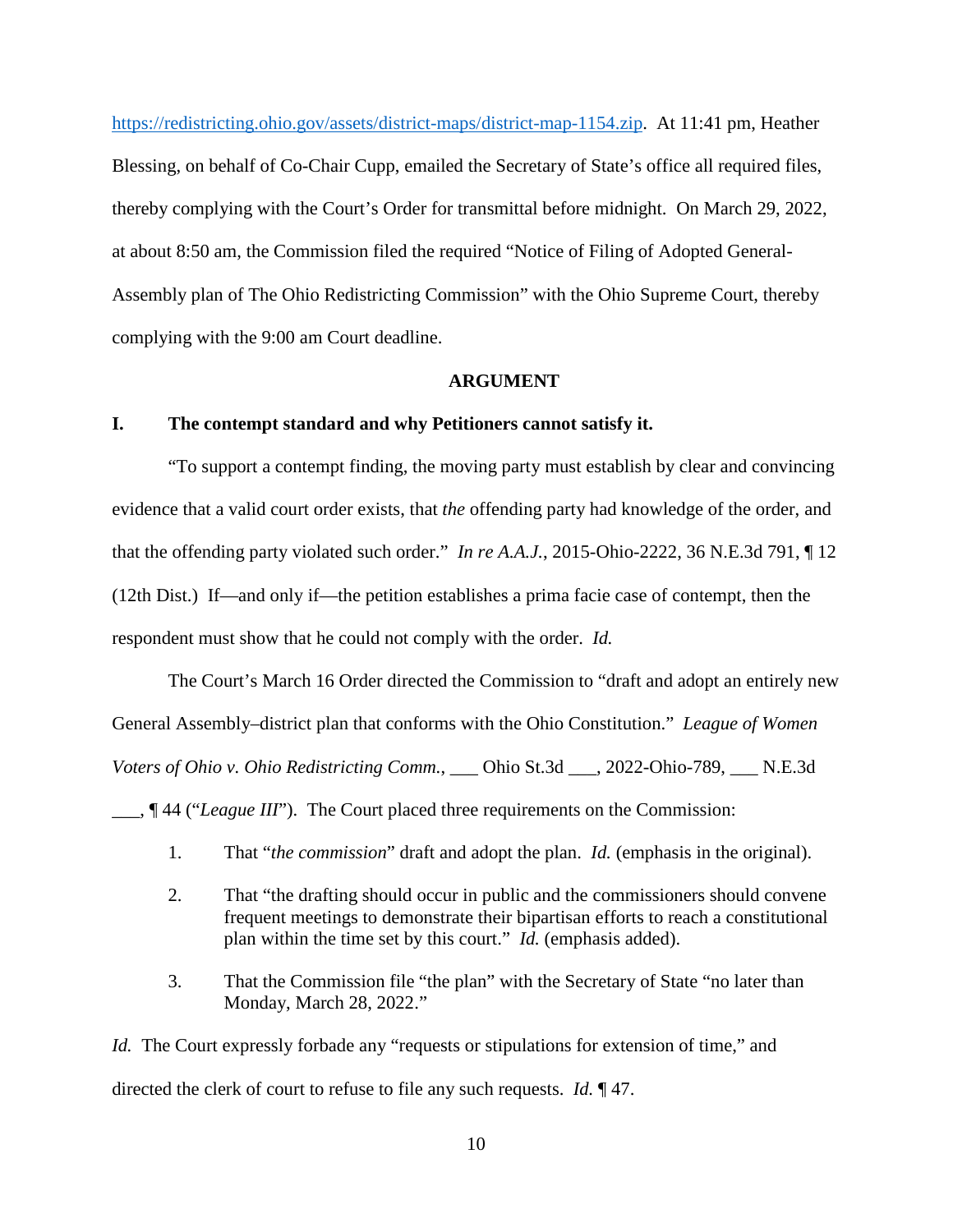Thus, this Court can hold Speaker Cupp and Senate President Huffman in contempt only if Petitioners show by "clear and convincing evidence" that they were subject to and violated the three requirements in the Court's order, and that they could have complied by the Court's unambiguous and inflexible deadline. Petitioners fail to do so for three reasons: (1) the separation of powers doctrine precludes this Court from holding a co-equal branch of government and its members in contempt for failing to carry out its constitutional duties in a certain manner; (2) Speaker Cupp and Senate President Huffman were not ordered to do anything, and because redistricting is a legislative activity, both have sovereignty immunity for carrying out activities on the Commission; and (3) the Commission complied with every requirement in the March 16 Order.

## **1. Holding the Commission or its individual members in contempt violates separation of powers.**

The Ohio Redistricting Commission is, like the Supreme Court of Ohio, a creation of the Ohio Constitution. Ohio Constitution Art. XI, section 1. So it is a part of the Ohio government co-equal with the Supreme Court. Article XI sets out the various duties of the Commission and the Supreme Court in the redistricting process. The Commission is "responsible for the redistricting of this state for the general assembly." Ohio Constitution Art. XI, section 1. This task was previously delegated to the Ohio apportionment board, yet has long been recognized as a legislative function. *See Wilson v. Kasich*, 134 Ohio St. 3d 221, 228, 2012-Ohio-5367, 915 N.E.2d 814, ¶ 20 ("In effect, the apportionment board is performing what was previously a legislative function"); *see also Ely v. Klahr*, 403 U.S. 108, 114, 91 S.Ct. 1803, 29 L.e.2d 352 (1971) ("districting and apportionment are legislative tasks in the first instance").

In contrast, Article XI of the Constitution limits the Supreme Court's involvement with Ohio's general assembly redistricting process to determining whether a plan approved by the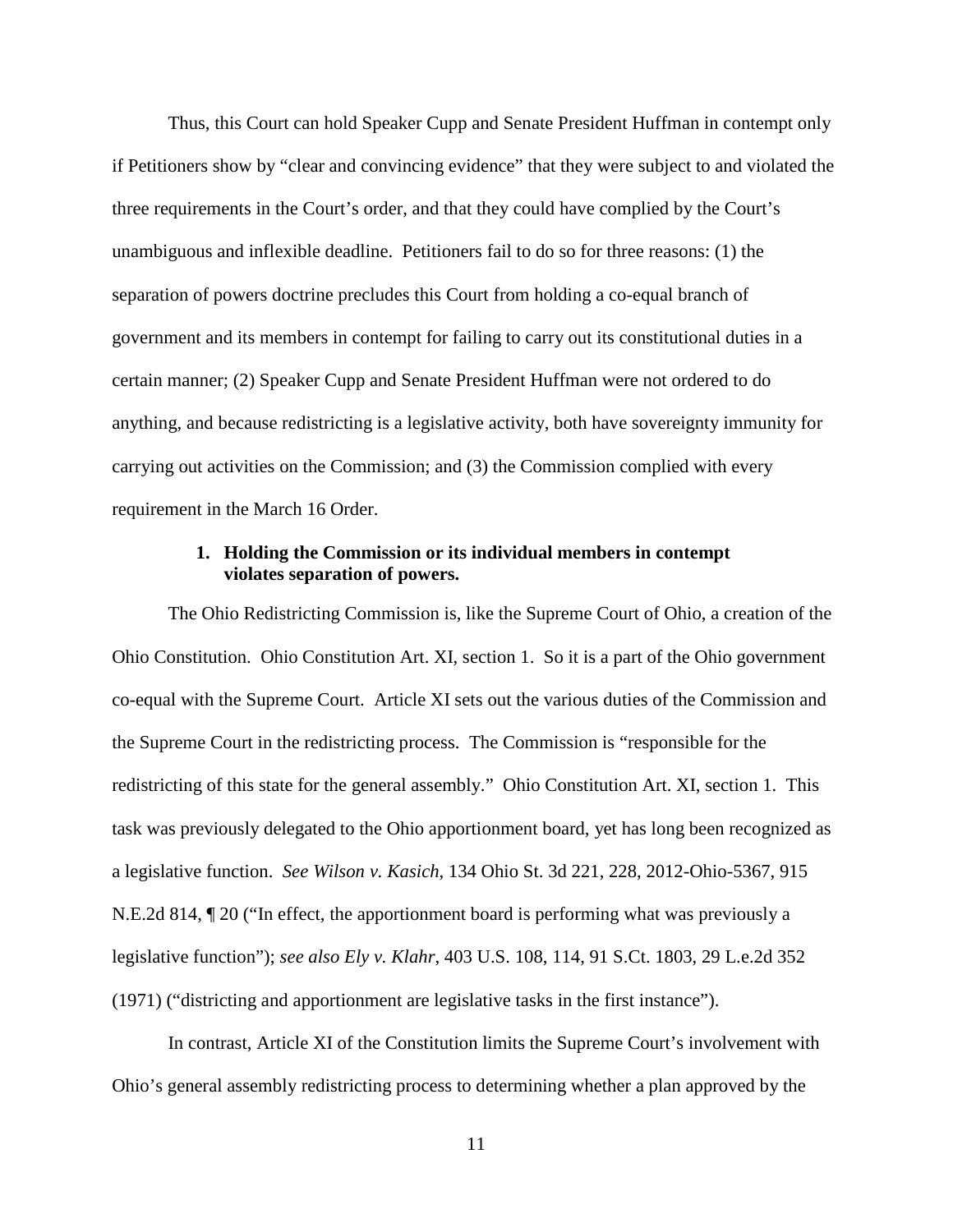Commission complies with Article XI. If the Court determines that a plan does not comply with Article XI, the Ohio Constitution limits the Supreme Court's authority to directing the Commission to (1) "amend the plan to correct the violation," or to (2) "adopt a new general assembly district plan." *Id*., § 9(D)(3) ("If the supreme court of Ohio determines that [a plan is unconstitutional], the available remedies shall be as follows. . . ."). The Constitution is clear:

> No court shall order, in any circumstance, the implementation or enforcement of any general assembly district plan that has not been approved by the commission in the manner prescribed by this article.

No court shall order the commission to adopt a particular general assembly district plan or to draw a particular district.

Ohio Constitution, Art. XI, section 9(D)(1),(2).

The separation of powers doctrine "is implicitly embedded in the entire framework of those sections of the Ohio Constitution that define the substance and scope of powers granted to the three branches of government." *State v. Bodyke*, 126 Ohio St.3d 266, 2010-Ohio-2424, 933 N.E.2d 753, ¶ 42. Under that doctrine, powers belonging to one branch should not "possess directly or indirectly an overruling influence over the others." *Id.* at ¶ 44. When it comes to the judiciary, judges should "not encroach upon executive or legislative authority or undertake tasks that are more properly accomplished by those branches." *Morrison v. Olso*n, 487 U.S. 654, 680, 108 S.Ct. 2597, 101 L.Ed.2d 569 (1988). And the judiciary must "respect the fact that the authority to legislate is for the General Assembly alone." *Id.* at ¶ 52. So when the judiciary determines whether legislative actions are constitutional, "the judicial function does not begin until after the legislative process is completed." *State ex rel. Ohio Acad. of Trial Lawyers v. Sheward*, 86 Ohio St.3d 451, 469, 715 N.E.2d 1062 (1999).

Petitioners' contempt motion asks this Court to ignore its long-standing principle that one co-equal branch of government may not tell another how to perform its function. But this Court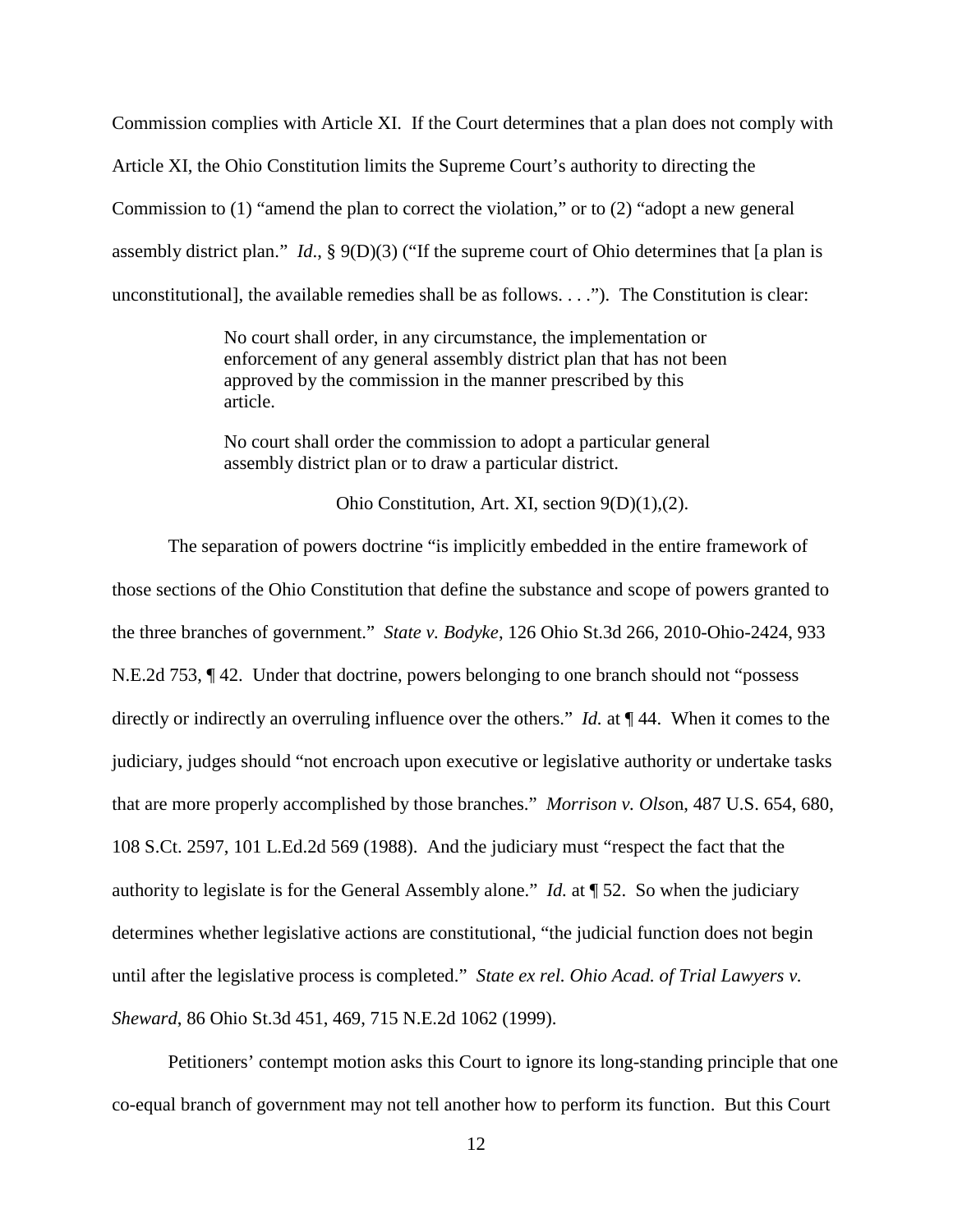has regularly recognized and applied this principle, not ignored it. For example, in *DeRolph v. State*, 78 Ohio St.3d 193, 677 N.E.2d 733 (1997), *opinion clarified*, 78 Ohio St.3d 419, 678 N.E.2d 886 (1997), *and order clarified*, 83 Ohio St.3d 1212, 699 N.E.2d 518 (1998), this Court held that Ohio's school funding system was unconstitutional. *Id*. at 212. Yet the Court declined to "instruct the General Assembly as to the specifics of the legislation it should enact" to fix the problem. *Id*. at 212–13. And in a later opinion, the Court clarified that it did not retain exclusive jurisdiction over the case to review any remedial legislation: "Given the separate powers entrusted to the three coordinate branches of government, both this court and the trial court recognize that it is not the function of the judiciary to supervise or participate in the legislative and executive process." *DeRolph v. State*, 78 Ohio St.3d 419, 420, 678 N.E.2d 886 (1997).

Similarly, less than four years ago, this Court unanimously recognized the limits of judicial contempt in the face of discretionary authority delegated to a coordinate branch. In *City of Toledo v. State*, this Court held that the trial court abused its discretion in holding the State of Ohio and the Attorney General in contempt following the General Assembly's enactment of new traffic cameras statutes after the trial court declared similar statutes unconstitutional. 154 Ohio St.3d 41, 2018-Ohio-2358, 110 N.E.3d 1257, ¶ 1. As this Court explained, "[t]he separation-ofpowers doctrine . . . precludes the judiciary from asserting control over 'the performance of duties that are purely legislative in character and over which such legislative bodies have exclusive control.'" *Id.* at  $\P$  27. And the Court declared that a court "can no more prohibit the General Assembly from enacting a law than it can compel the legislature to enact, amend, or repeal a statute." *Id.* at ¶ 27. *See also State ex rel. Slemmer v. Brown*, 34 Ohio App. 2d 27, 28, 295 N.E.2d 434, 435 (10th Dist. 1973) (courts cannot order "the General Assembly to adopt joint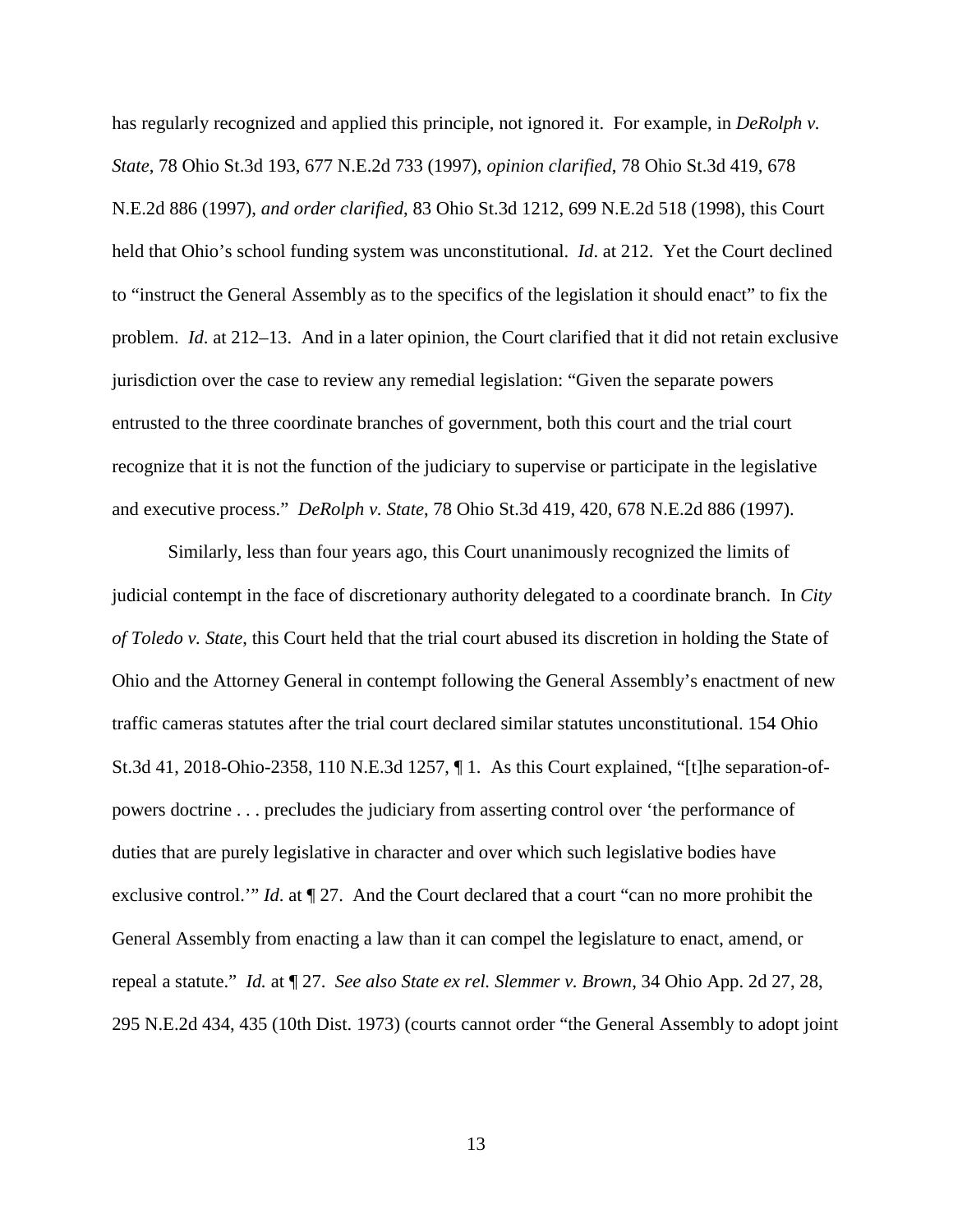resolutions" since "the judicial function is limited to a determination of the effect and validity of joint resolutions adopted by the General Assembly").

Other states also caution against the judiciary's interfering with the functions of the legislative or executive branches. *See, e.g.*, *State v. Dist. Ct. In & For Ramsey Cty*., 156 Minn. 270, 273, 194 N.W. 630 (1923) (court had no power to "control or restrain the action of the Governor in calling the election in question"); *Plaquemines Par. Govt. v. Hinkley*, No. 2019-CA-0929, 2020 WL 1937301 (La.App. 4 Cir. April 22, 2020), writ denied, 309 So.3d 345 (La. 2021) (under Louisiana constitution, "the district court offended the separation of powers between the branches when it held Appellant [a political subdivision] in contempt for its failure to pay the underlying sanctions judgment"); *State v. Dist. Ct., Second Jud. Dist.*, 141 Minn. 1, 12, 168 N.W. 634 (1918) (when asked to hold Governor as member of the Minnesota Public Safety Commission in contempt for disregarding order closing of licensed saloon: if the Governor acted "in discharge of official duties, requiring the exercise of judgment and discretion, and imposed upon him as chief executive by the Constitution, he is not amenable to punishment"); *Mandel v. Myers*, 29 Cal.3d 531, 542, 629 P.2d 935, 174 Cal.Rptr. 841 (1981) (separation of powers doctrine "restrict[s] a court from directly ordering the Legislature to enact an appropriation  $law$ ").

As *DeRolph*, *City of Toledo*, *Slemmer*, and precedent from other states show, the judiciary cannot tell the legislative branch how to fulfill its constitutional responsibilities or dictate that the legislature act in certain ways. Doing so would mean that the Court is injecting itself in the midst of the legislative process—but "the judicial function does not begin until after the legislative process is completed." *Sheward* at 469.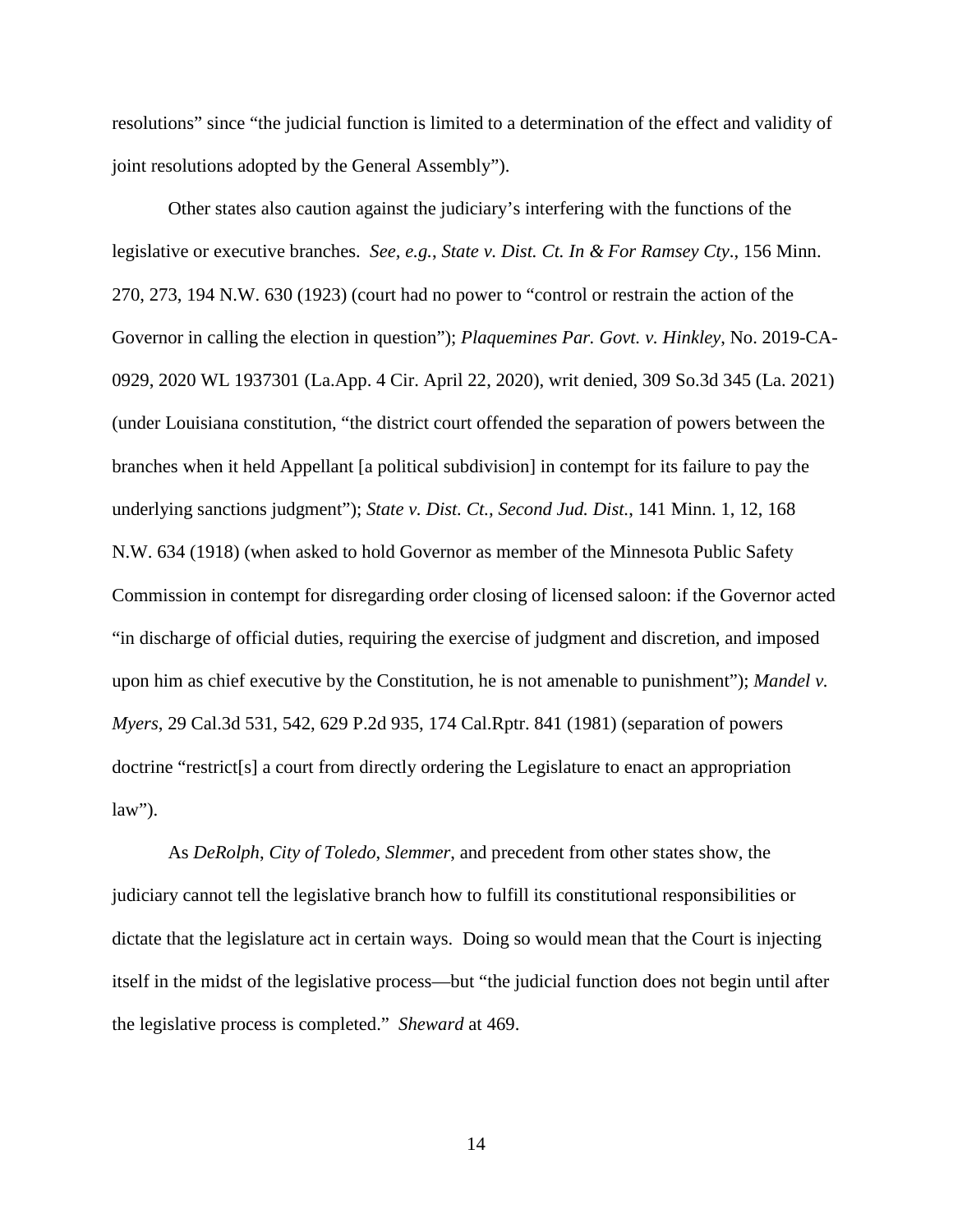The responsibilities that the Ohio Constitution gives to the Commission—and the restrictions that is places on the judiciary—confirm that the judiciary cannot dictate how the Commission makes a general assembly district plan. Article XI commands that only the Commission has the power to adopt legislative districts for the general assembly. *See* Ohio Const. Art. XI, Sec. 1(A). And a court cannot indirectly command through contempt what it cannot accomplish directly. *New Orleans Water Works Co., v. New Orleans*, 164 U.S. 471, 481, 17 S.Ct. 161, 41 L.Ed.518 (1896).

## **2. The Speaker and the President have not been ordered to do anything and have therefore not violated any order.**

Nothing in the Court's March 16 Entry or Opinion requires any individual member of the Commission to do anything. The Court ordered that "the **Ohio Redistricting Commission** shall be reconstituted and shall convene and that the commission shall draft and adopt an entirely new General Assembly-district plan that conforms with the Ohio Constitution, including Article XI, Sections  $6(A)$  and  $6(B)$ ." Entry. The Court also declared that "the drafting shall occur in public and the commission should convene frequent meetings to demonstrate their bipartisan efforts to reach a constitutional plan." *Id*.

Indeed, the Court's order could only direct the Commission as a whole because it is the Commission as a whole, and not its individual members, that holds the power to adopt a general assembly district plan. *See* Article XI, Sec. 1(A). The Speaker and President are members of the Commission, but they do not comprise the Commission itself. Since the March 16 Entry did not direct the Speaker or President to take any action, the Speaker and President could not violate the Court's order.

Even if the Court's March 16 Entry could be construed as putting obligations on the Commission's individual members (it cannot), it still makes no sense to hold the Speaker, the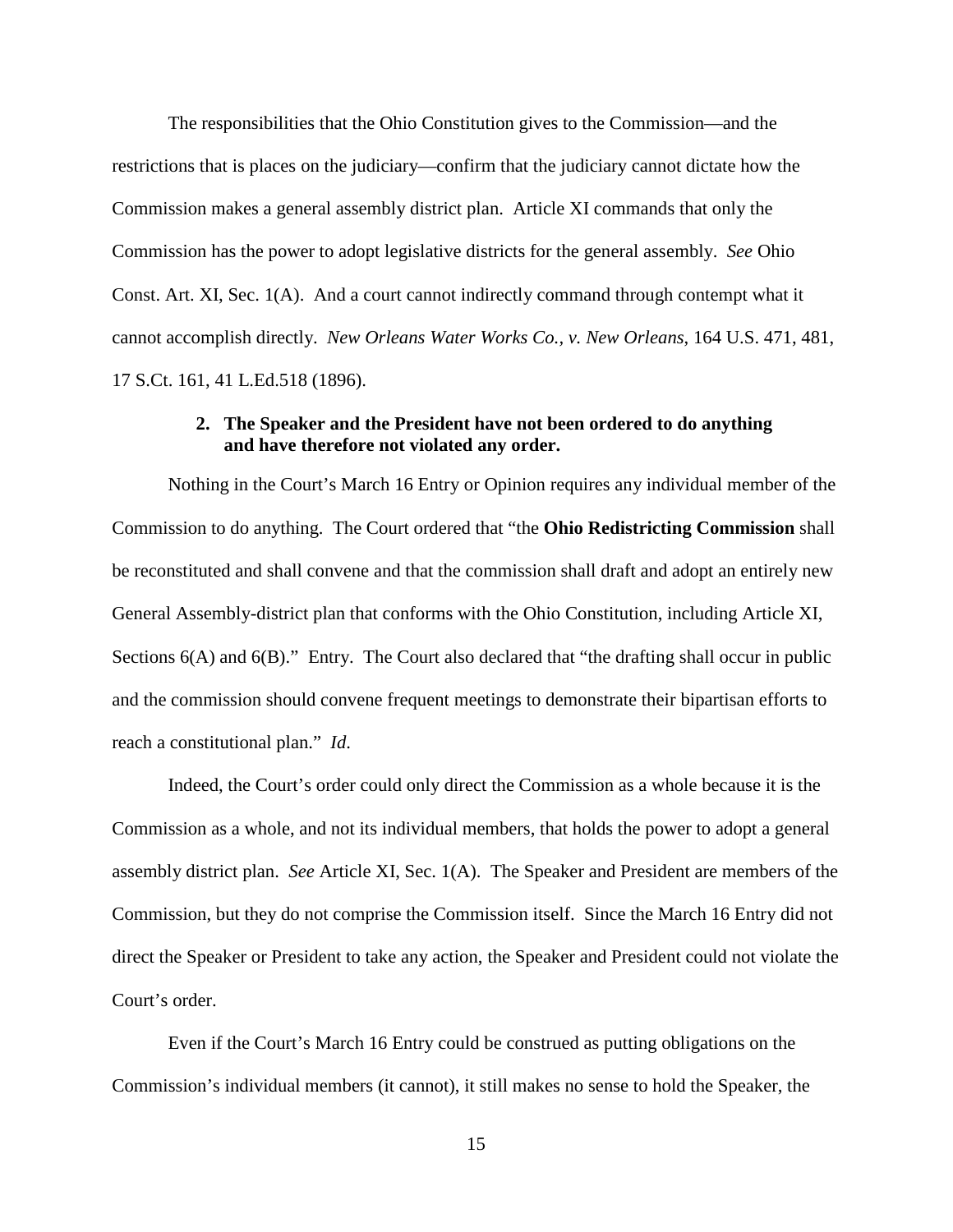President, or any individual member in contempt. No one individual member is vested with the power to act unilaterally. Indeed, the very point of a multi-person Commission is to take collective—and not—individual actions.

Further, Speaker Cupp and Senate President Huffman serve on the Commission only because they are two of the four members appointed by the General Assembly. Holding any of the four legislative members in contempt ignores the immunity to which they are entitled. As the United States Supreme Court has observed, "It is well established that federal, state, and regional legislators are entitled to absolute immunity from civil liability for their legislative activities." *Bogan v. Scott Harris*, 523 U.S. 44, 46, 118 S. Ct. 966, 969 (1998). In performing its redistricting responsibilities, the Commission is performing a legislative function. *See Wilson v. Kasich*, 134 Ohio St. 3d 221, 228, 2012-Ohio-5367, 915 N.E.2d 814, ¶ 20 ("In effect, the apportionment board is performing what was previously a legislative function."); *see also Ely v. Klahr*, 403 U.S. 108, 114, 91 S.Ct. 1803, 29 L.e.2d 352 (1971) ("districting and apportionment are legislative tasks in the first instance"). Since the Speaker and President are exercising a legislative function through the Commission, they have immunity for their actions and votes on the Commission's work. *See Incorporated Village of Hicksville v. Blakeslee*, 103 Ohio St. 508, 518, 134 N.E. 445, 449 (1921) (applying legislative privilege to protect a municipal legislator from liability). They cannot be coerced in the performance of these duties.

## **3. Even if the Court could hold individual Commission members in contempt, the evidence shows that the Commission and its members complied with this Court's March 16 Order.**

The parties agree that through the afternoon of March 28, the Commission had diligently tried to comply with this Court's order in good faith. The dispute turns on what happened after the Commission reconvened its public meeting just before 4:30 that afternoon. (Bennett Renewal, at 5-8; League Motion, at 3-9.)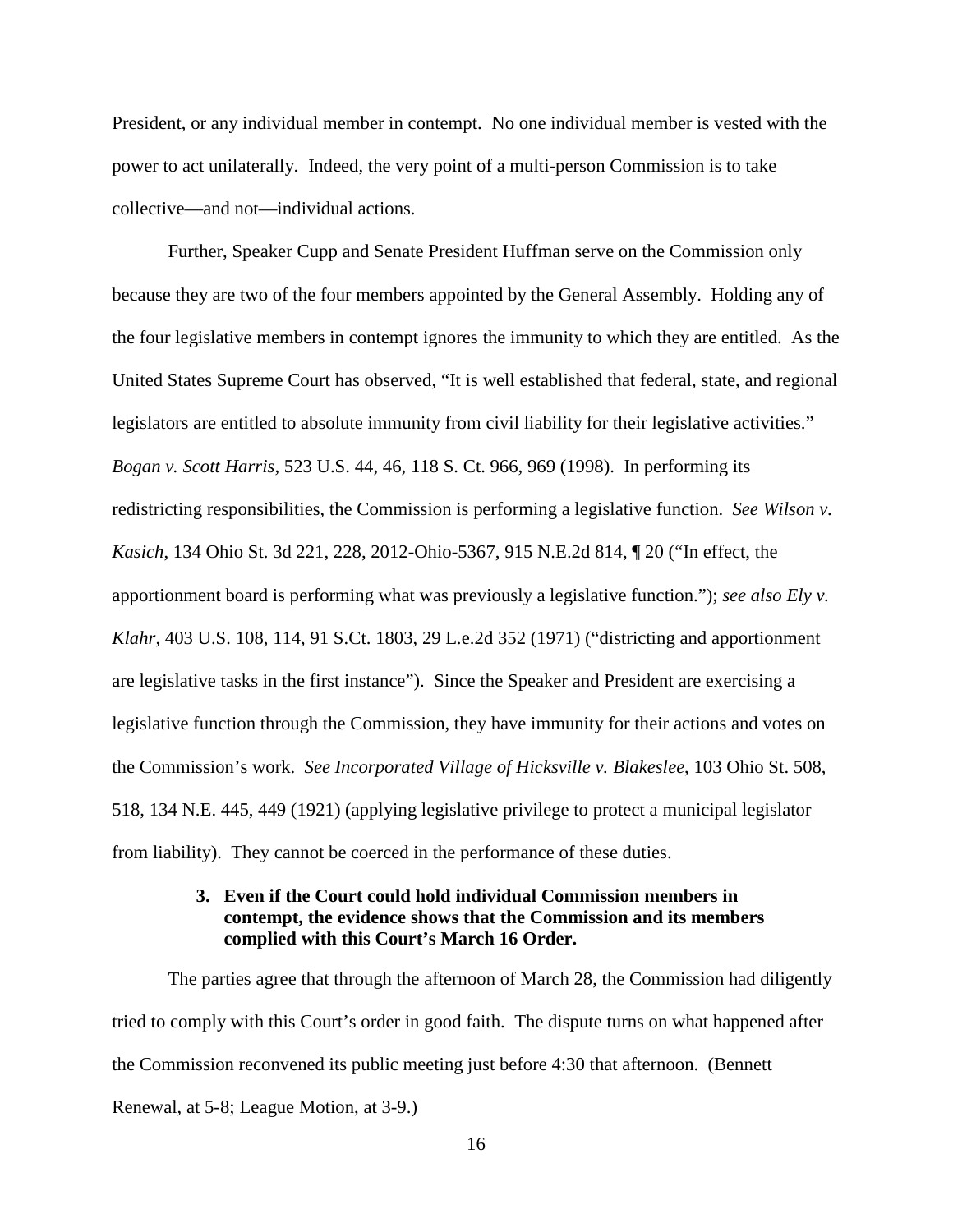With just hours remaining to comply with the Court's midnight deadline, Dr. Johnson reported that they were not yet finished with the House map, had "not done any in-depth Senate work yet," that drawing a general assembly district plan was a "slow process" owing to the "complicated geographic challenges" and "most complicated Senate rules." (Tr. p 175.) According to Dr. Johnson, they were "still a couple of hours, at least" from completing "the incumbency issues in the House and the Senate," one part of the process and not the entire process—"if it goes smoothly." (*Id.*) And while Dr. Johnson had to leave at 5:00 pm to catch a plane home to teach a class the next day, he thought he could be available by Zoom "probably around 11:00 pm." Tr. p 178.

Understanding that they had "to have a set of information to the Secretary of State's office before midnight tonight," that it would take "about an hour to prepare that," and that therefore "essentially" they had a "10:30 deadline" to enact a map (Tr. p 200), the Commission was rightly skeptical that the mapdrawers could finish in time to comply with the March 16 Order. So a little after 5:00 pm, Senate President Huffman proposed a "failsafe" to comply with the Order—making additional changes to the February 24 map to "more closely comport with the decisions of the Supreme Court." (Tr. p 186) The Commission approved the motion, and Blake Springhetti, one of the Republican staff members who had been working with the mapdrawer team, began working on one of the work room computers (in full view of the live stream) while the independent mapdrawers also continued working.

By 10:00 pm, the Commission still had no map to review. Co-Chair Sykes recognized the impending 10:30 deadline and announced that the Commission could neither recess nor amend the yet-to-be produced map and still meet its deadline. (Tr. p 200*.*)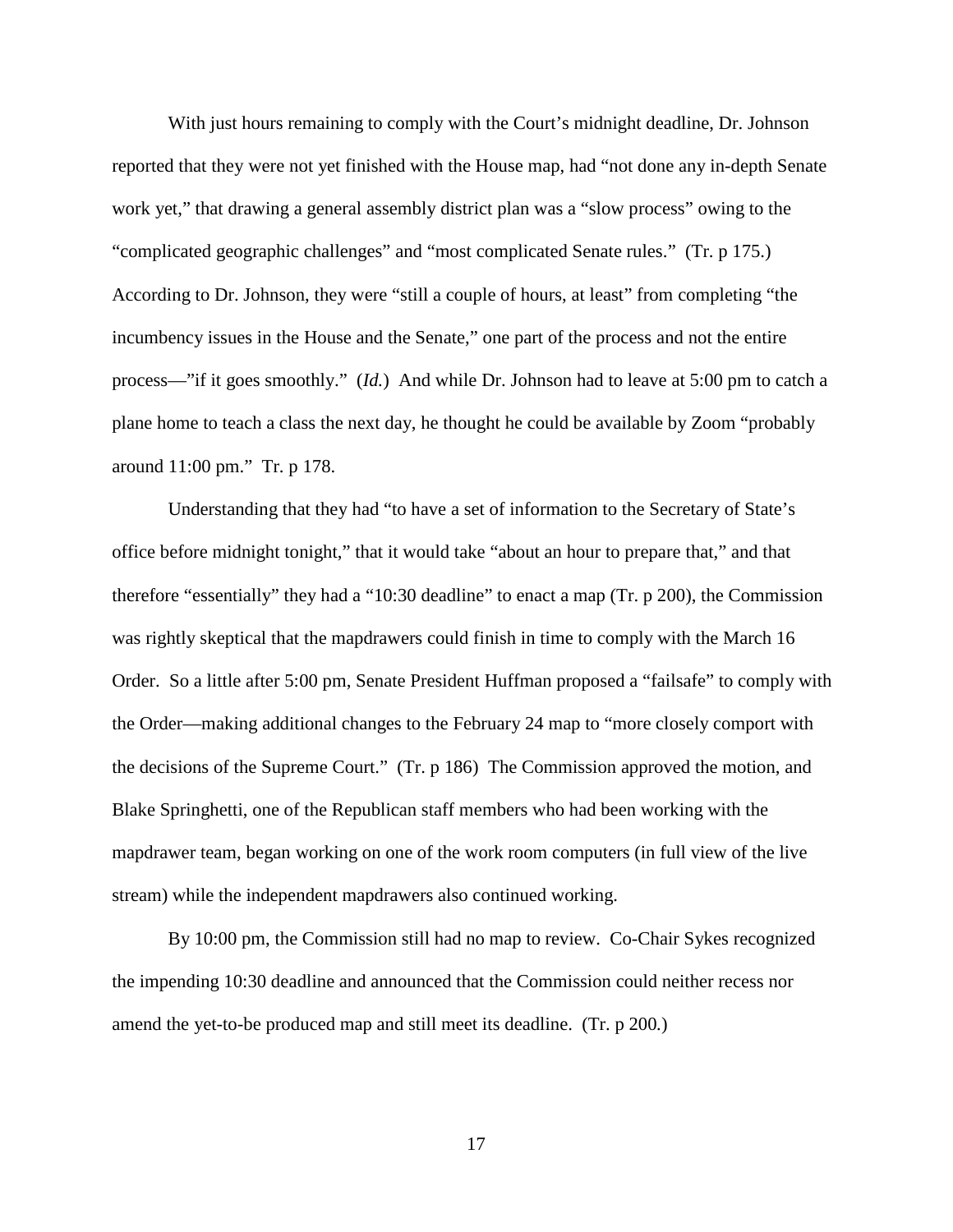Co-Chair Sykes and Leader Russo moved to have the Commission request from this Court a 12-hour extension of the deadline to draw a map. (League Motion, at 13.) Of course, this Court's March 16 order expressly forbade any request for an extension of time. Indeed, had the Commission asked for an extension, the clerk of court would not have accepted it for filing per this Court's order. *League III*, \_\_\_ Ohio St.3d \_\_\_, 2022-Ohio-789, \_\_\_ N.E.3d \_\_\_, at ¶ 47

At 10:17pm, the Commission reasonably felt it had to act. With no map from the independent mapdrawers, the Commission turned to the "failsafe" plan prepared by Mr. Springhetti and adopted it (Tr. p 205).

The first Senate map would not be loaded to the website and made available to the Commission members until 10:46 pm, yet the mapdrawers kept working on it even after that point, not stopping until they uploaded their last set of maps at 11:33 pm. At 11:01pm, Co-Chair Sykes moved to adopt the plan "completed" by Dr. Johnson, and to "allow, if necessary, additional work to be conducted through an updated map" through the next four weeks. (Tr. p 206.)

The only accurate prediction of the day was how long it would take between the Commission's adopting a plan and submitting the necessary plan files to the Secretary of State. The Commission adopted the back-up plan at 10:17 pm and submitted the files to the Secretary of State at 11:41pm, just about the hour and a half that previously had prompted Co-Chair Senator Syke's to conclude "what essentially is a 10 30 deadline." Tr. p 200.

The Court asked the Commission to hold frequent meetings and follow a transparent process to create a new General Assembly district plan. The Petitioners admit that the Commission did so. And the Commission worked in good faith to produce an "entirely new General Assembly–district plan." Petitioners suggest that rather than adopt the "failsafe" plan to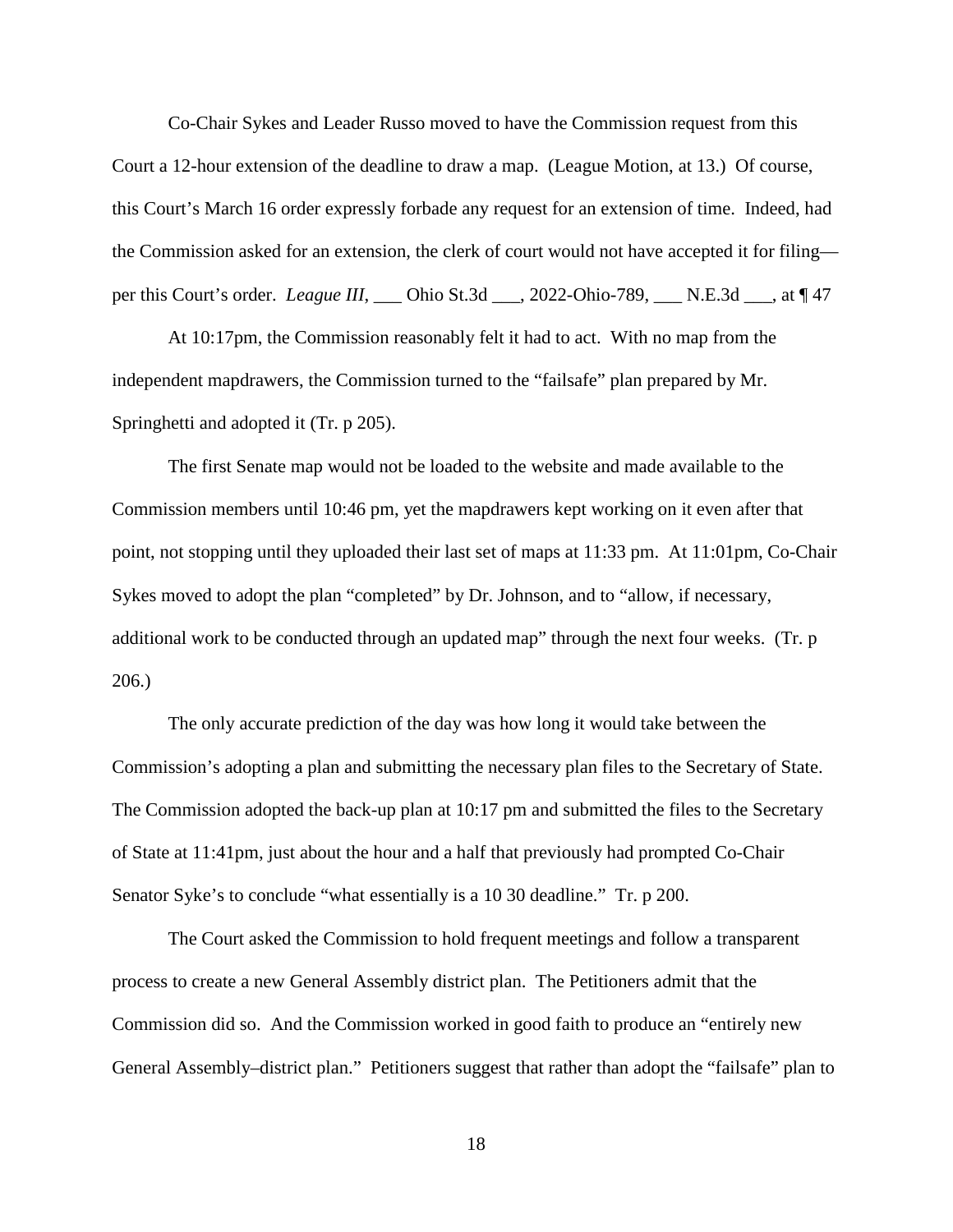produce a map for this Court, the Commission should have ignored this Court's deadline and continued working on it for the next four weeks. The Commission chose instead to adopt a plan that met the requirements of the Constitution and the unambiguous time requirements in the March 16 Order. Doing so does not violate that Order. It is compliance.

## **CONCLUSION**

For the above reasons, there is no reason or basis for this Court to grant petitioners the

remedy they seek. The motions should be denied.

Respectfully submitted this 4th day of April, 2022.

Dave Yost Ohio Attorney General

*/s/ william stuart dornette*  W. Stuart Dornette (0002955) Beth A. Bryan (0082076) Philip D. Williamson (0097174) TAFT STETTINIUS & HOLLISTER LLP 425 Walnut St., Suite 1800 Cincinnati, Ohio 45202-3957 T: (513) 381-2838 F: (513) 381-0205 [dornette@taftlaw.com](mailto:dornette@taftlaw.com) [bryan@taftlaw.com](mailto:bryan@taftlaw.com) [pwilliamson@taftlaw.com](mailto:pwilliamson@taftlaw.com)

Phillip J. Strach Thomas A. Farr John E. Branch, III Alyssa M. Riggins NELSON MULLINS RILEY & SCARBOROUGH, LLP 4140 Parklake Ave., Suite 200 Raleigh, North Carolina 27612 (919) 329-3812 [phil.strach@nelsonmullins.com](mailto:phil.strach@nelsonmullins.com) [tom.farr@nelsonmullins.com](mailto:tom.farr@nelsonmullins.com) john.branch@nelsonmullins.com alyssa.riggins@nelsonmullins.com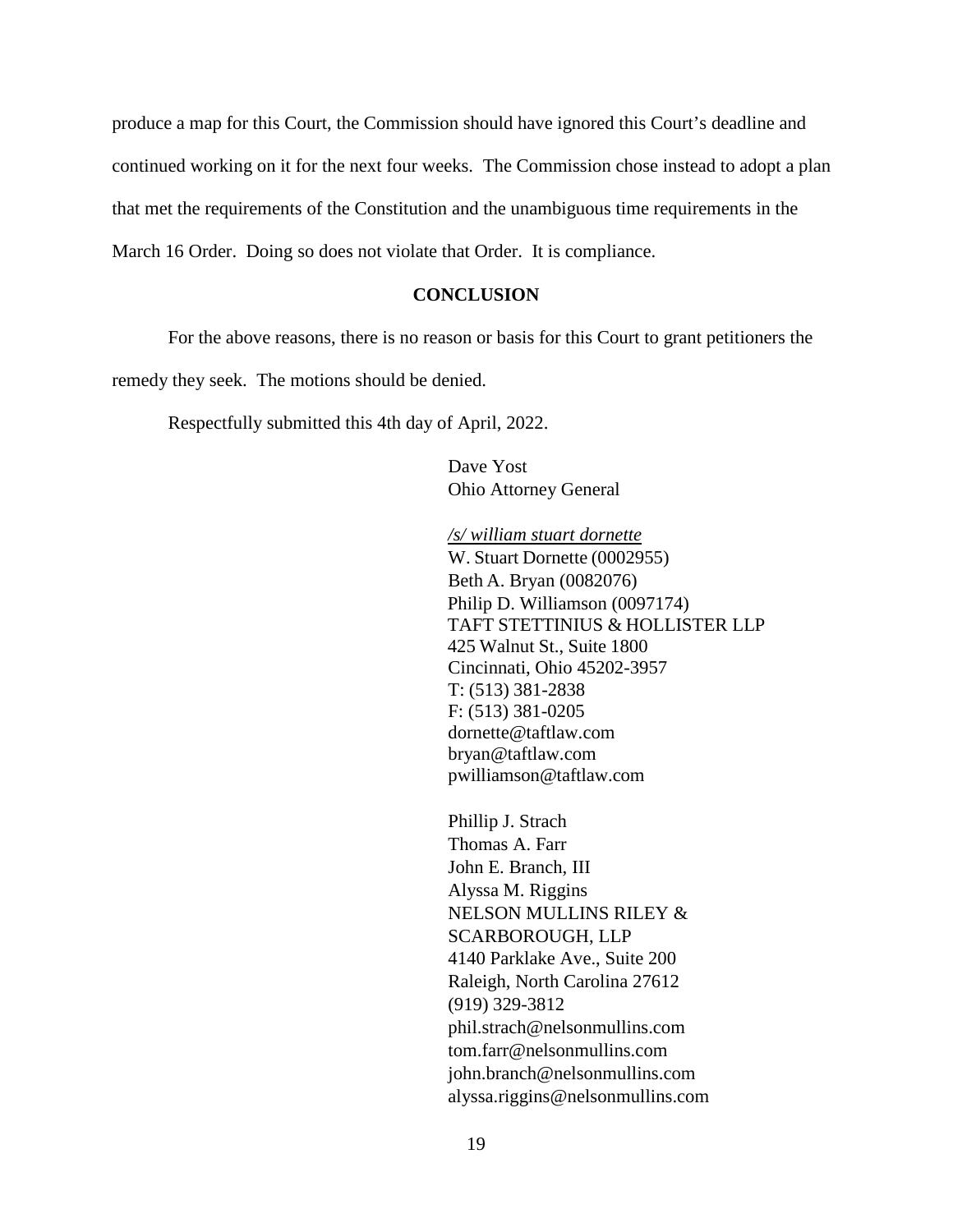Special Counsel to Attorney General Dave Yost *Counsel for Respondents House Speaker Robert R. Cupp and Senate President Matt Huffman*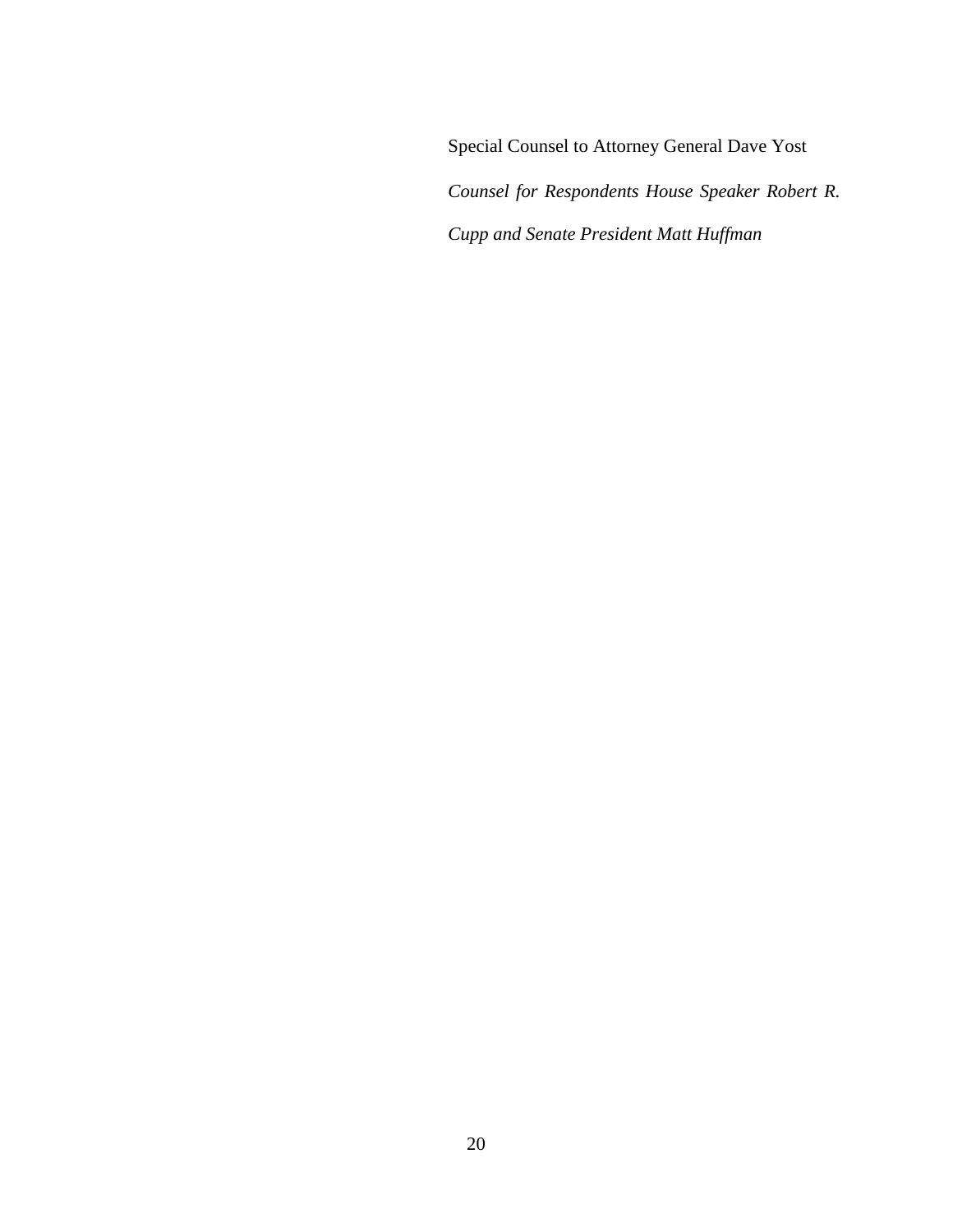#### **CERTIFICATE OF SERVICE**

I hereby certify that a copy of the foregoing was served on the following counsel of record

on this 4th day of April, 2022, via electronic mail:

Freda J. Levenson (0045916) ACLU OF OHIO FOUNDATION, INC. 4506 Chester Avenue Cleveland, Ohio 44103 614.586.1972. x125  [flevenson@acluohio.org](mailto:flevenson@acluohio.org)

David J. Carey (0088787) ACLU OF OHIO FOUNDATION, INC. 1108 City Park Avenue, Suite 203 Columbus, Ohio 43206 614.586.1972. x2004 [dcarey@aclu.org](mailto:dcarey@aclu.org) 

Alora Thomas (PHV 22010) Julie A. Ebenstein (PHV 25423) AMERICAN CIVIL LIBERTIES UNION 125 Broad Street New York, New York 10004 212.519.7866. [athomas@aclu.org](mailto:athomas@aclu.org)  [jebenstein@aclu.org](mailto:jebenstein@aclu.org) 

Robert D. Fram (PHV 25414-2021) Joshua Gonzalez (PHV 25424-2021) Juliana Goldrosen (PHV 25193-2021) David Denuyl (PHV 25452-2021) Donald Brown (PHV 25480-2021) COVINGTON & BURLING LLP Salesforce Tower 415 Mission Street, Suite 5400 San Francisco, California 94105-2533 415.591.6000 [rfram@cov.com](mailto:rfram@cov.com) [JGonzalez@cov.com](mailto:JGonzalez@cov.com)  [jgoldrosen@cov.com](mailto:jgoldrosen@cov.com)  [ddenuyl@cov.com](mailto:ddenuyl@cov.com) [dwbrown@cov.com](mailto:dwbrown@cov.com)

Dave Yost Ohio Attorney General

Erik J. Clark (0078732) Ashley T. Merino (0096853) ORGAN LAW LLP 1330 Dublin Road Columbus, Ohio 43215 614.481.0900 614.481.0904 (facsimile) [ejclark@organlegal.com](mailto:ejclark@organlegal.com)  [amerino@organlegal.com](mailto:amerino@organlegal.com)

Special Counsel to Attorney General Dave Yost

*Counsel for Respondent The Ohio Redistricting Commission* 

Dave Yost Ohio Attorney General

David A. Lockshaw, Jr. (0082403) COUNSEL OF RECORD Terrence O'Donnell (0074213) Manuel D. Cardona (0098079) DICKINSON WRIGHT PLLC 180 East Broad Street, Suite 3400 Columbus, Ohio 43215 (614) 744-2570 (844) 670-6009 (Fax) dlockshaw@dickinson-wright.com todonnell@dickinson-wright.com mcardona@dickinson-wright.com

Special Counsel to Attorney General Dave Yost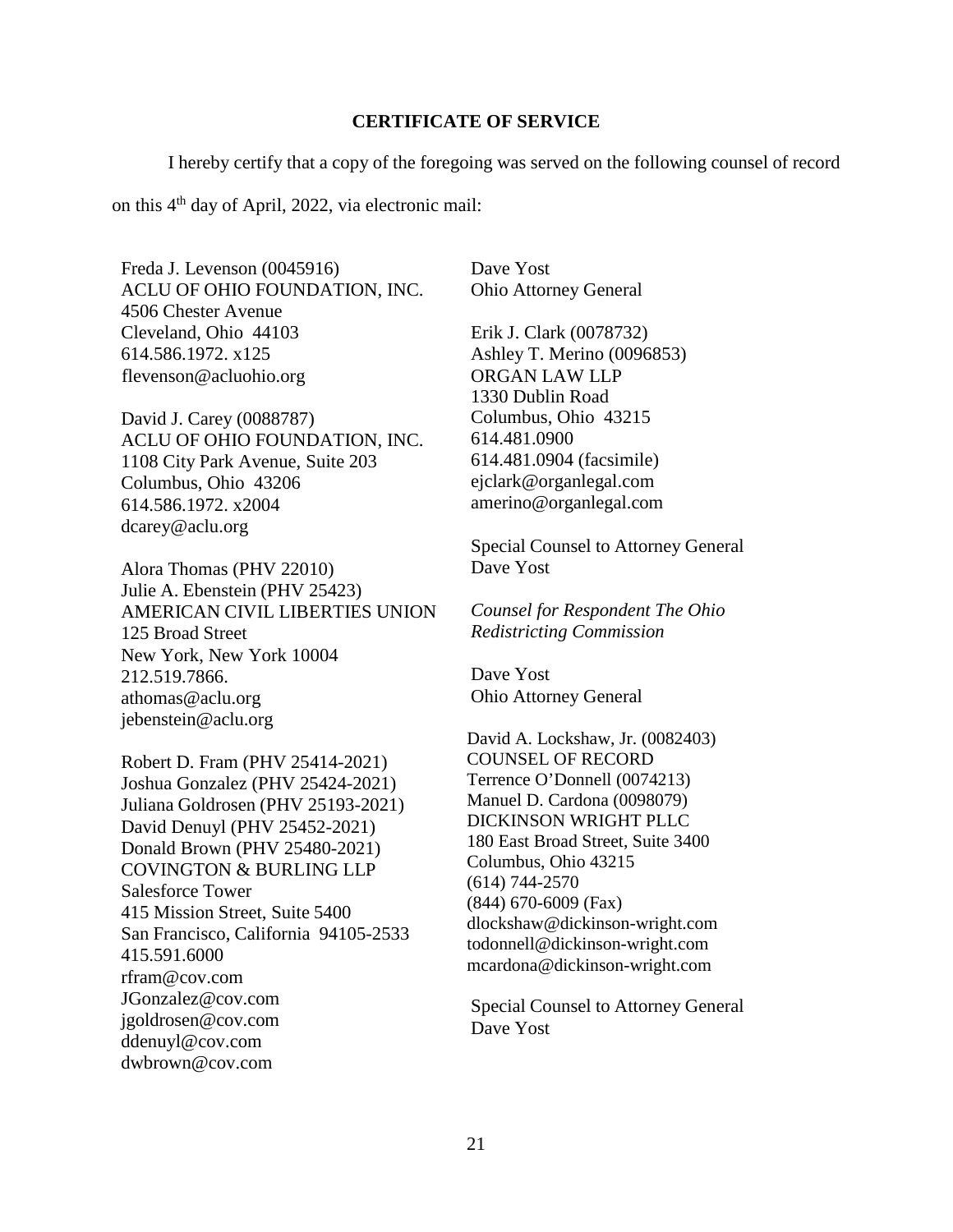Megan C. Keenan (PHV 25410-2021) James Smith Laura B. Bender (PHV 25192-2021) Alexander Thomson (PHV 25462-2021) COVINGTON & BURLING LLP 850 Tenth Street, NW Washington, DC 20001-4956 202.662.6000 [mkeenan@cov.com](mailto:mkeenan@cov.com) [jmsmith@cov.com](mailto:jmsmith@cov.com) [bbender@cov.com](mailto:bbender@cov.com) [ajthomson@cov.com](mailto:ajthomson@cov.com) 

Madison Arent COVINGTON & BURLING LLP The New York Times Building 620 Eighth Avenue New York, New York 10018-1405 212.841.1000 [marent@cov.com](mailto:marent@cov.com)

Anupam Sharma (PHV 25418-2021) James Hovard (PHV 25420-2021) Yiye Fu (PHV 25419-2021) COVINGTON & BURLING LLP 3000 El Camino Real 5 Palo Alto, Square,  $10^{th}$  Floor Palo Alto, California 94306-2112 650.632.4700 650.632.4800 (facsimile) [asharma@cov.com](mailto:asharma@cov.com) [jhovard@cov.com](mailto:jhovard@cov.com) [yfu@cov.com](mailto:yfu@cov.com)

*Counsel for Relators League of Women Voters*  Zeiger, Tigges & Little LLP *of Ohio, et al., in Case No. 2012-1193*

Donald J. McTigue (0022849) Derek S. Clinger (0092075) MCTIGUE & COLOMBO LLC 545 East Town Street Columbus, Ohio 43215 614.263.7000 614.368.6961 (facsimile) [dmctigue@electionlawgroup.com](mailto:dmctigue@electionlawgroup.com)  [dclinger@electionlawgroup.com](mailto:dclinger@electionlawgroup.com) 

Julie M. Pfeiffer (006762) Jonathan D. Blanton (0070035) Michael A. Walton (0092201) Michael J. Hendershot (0081842) OFFICE OF THE OHIO ATTORNEY GENERAL 30 E. Broad Street, 16th Floor Columbus, Ohio 43215 614.466.2872 614.782.7592 (facsimile) [Julie.Pfeiffer@OhioAGO.gov](mailto:Julie.Pfeiffer@OhioAGO.gov)  [Michael.Walton@OhioAGO.gov](mailto:Michael.Walton@OhioAGO.gov) [Michael.Hendershot@OhioAGO.gov](mailto:Michael.Hendershot@OhioAGO.gov) 

*Counsel for Respondents Ohio Secretary of State LaRose, and Ohio Auditor Faber* 

Terrence O'Donnell (0074213) Manuel D. Cardona (0098079) DICKINSON WRIGHT PLLC 180 East Broad Street, Suite 3400 Columbus, Ohio 43215 (614) 744-2570 (844) 670-6009 (Fax) [dlockshaw@dickinson-wright.com](mailto:dlockshaw@dickinson-wright.com) [todonnell@dickinson-wright.com](mailto:todonnell@dickinson-wright.com) [mcardona@dickinson-wright.com](mailto:mcardona@dickinson-wright.com)

*Counsel for Respondent Ohio Secretary of State Frank LaRose*

John W. Zeiger (0010707) Marion H. Little, Jr. (0042679) Christopher J. Hogan (0079829) 3500 Huntington Center 41 South High Street Columbus, Ohio 43215 (614) 365-9900 (Fax) (614) 365-7900 [zeiger@litohio.com](mailto:zeiger@litohio.com) [little@litohio.com](mailto:little@litohio.com)  [hogan@litohio.com](mailto:hogan@litohio.com)

*Counsel for Respondent Governor Mike DeWine*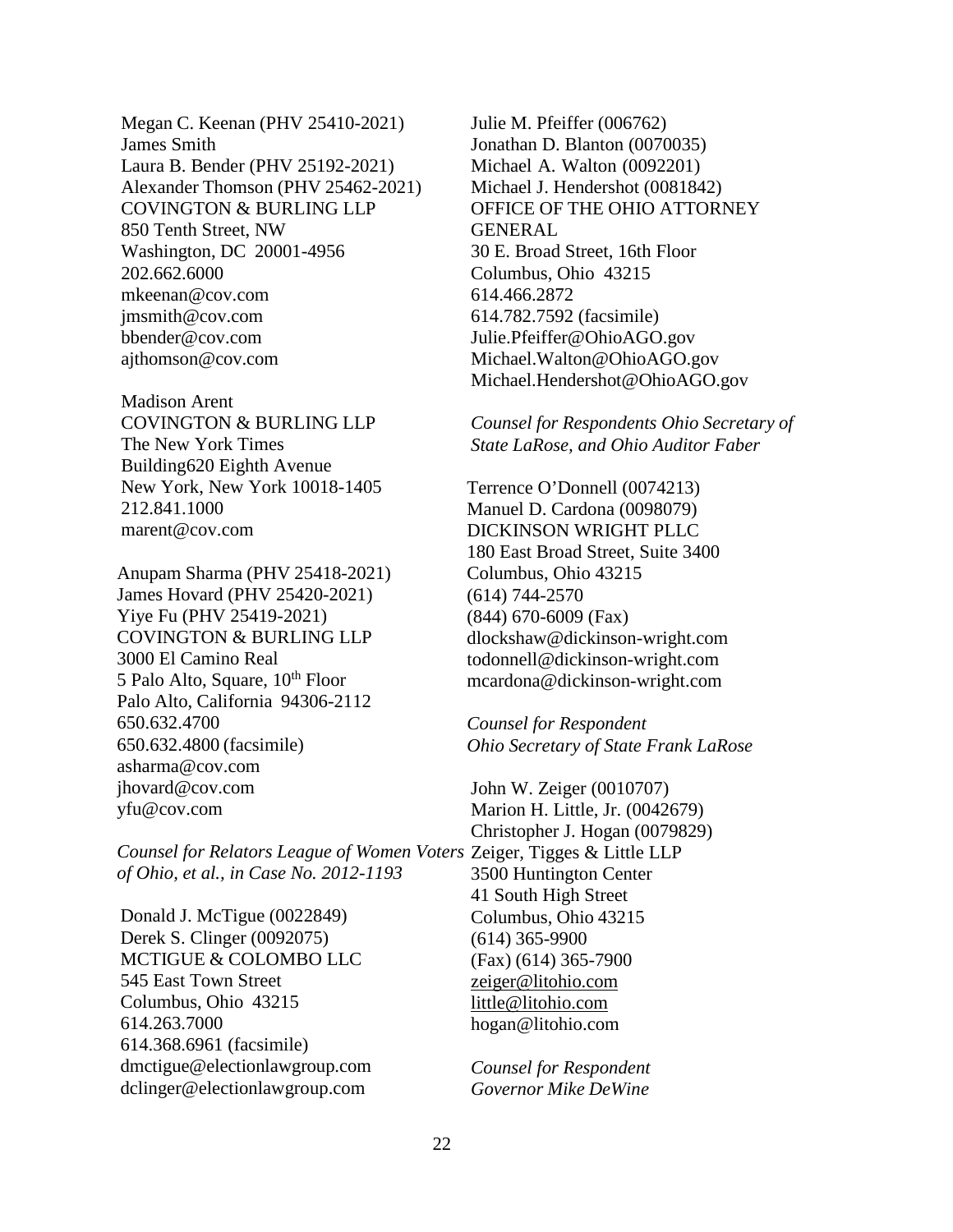Aria C. Branch (PHV 25435-2021) Jyoti Jasrasaria (PHV 25401-2021) Spencer W. Klein (PHV 25432-2021) ELIAS LAW GROUP 10 G St NE, Suite 600 Washington, DC 20002 202.968.4490 202.968.4498 (facsimile) [abranch@elias.law](mailto:abranch@elias.law)  [jjasrasaria@elias.law](mailto:jjasrasaria@elias.law) [sklein@elias.law](mailto:sklein@elias.law)

Abha Khanna (PHV 2189-2021) William B. Stafford (PHV 25433- 2021) ELIAS LAW GROUP 1700 Seventh Ave, Suite 2100 Seattle, Washington 98101 206.656.0176 206.656.0180 (facsimile) [akhanna@elias.law](mailto:akhanna@elias.law) [bstafford@elias.law](mailto:bstafford@elias.law)

*Counsel for Relators Bria Bennett, et al., in Case No. 2021- 1198*

C. Benjamin Cooper (0093103) Charles H. Cooper, Jr. (0037295) Chelsea C. Weaver (0096850) Cooper & Elliott, LLC 305 West Nationwide Boulevard Columbus, Ohio 43215 614.481.6000 614.481.6001 (fax) [benc@cooperelliott.com](mailto:benc@cooperelliott.com)  [chipc@cooperelliott.com](mailto:chipc@cooperelliott.com)  [chelseaw@cooperelliott.com](mailto:chelseaw@cooperelliott.com) 

*Special Counsel for Respondents Senator Vernon Sykes and House Minority Leader Allison Russo* 

Peter M. Ellis (0070264) M. Patrick Yingling (PHV 10145-2021) Natalie R. Salazar REED SMITH LLP 10 South Wacker Drive, 40th Floor Chicago, Illinois 60606 312.207.1000 312.207.6400 (facsimile) [pellis@reedsmith.com](mailto:pellis@reedsmith.com)  [mpyingling@reedsmith.com](mailto:mpyingling@reedsmith.com) [nsalazar@reedsmith.com](mailto:nsalazar@reedsmith.com) 

Alicia L. Bannon (PHV 25409-2021) Yurij Rudensky (PHV 25422-2021) Michael Li (PHV 25430-2021) Ethan Herenstein (PHV 25429-2021) BRENNAN CENTER FOR JUSTICE AT NYU SCHOOL OF LAW 120 Broadway, Suite 1750 New York, New York 10271 646.292.8310 212.463.7308 (facsimile) [alicia.bannon@nyu.edu](mailto:alicia.bannon@nyu.edu) [rudenskyy@brennan.law.nyu.edu](mailto:rudenskyy@brennan.law.nyu.edu)  [herensteine@brennan.law.nyu.edu](mailto:herensteine@brennan.law.nyu.edu)